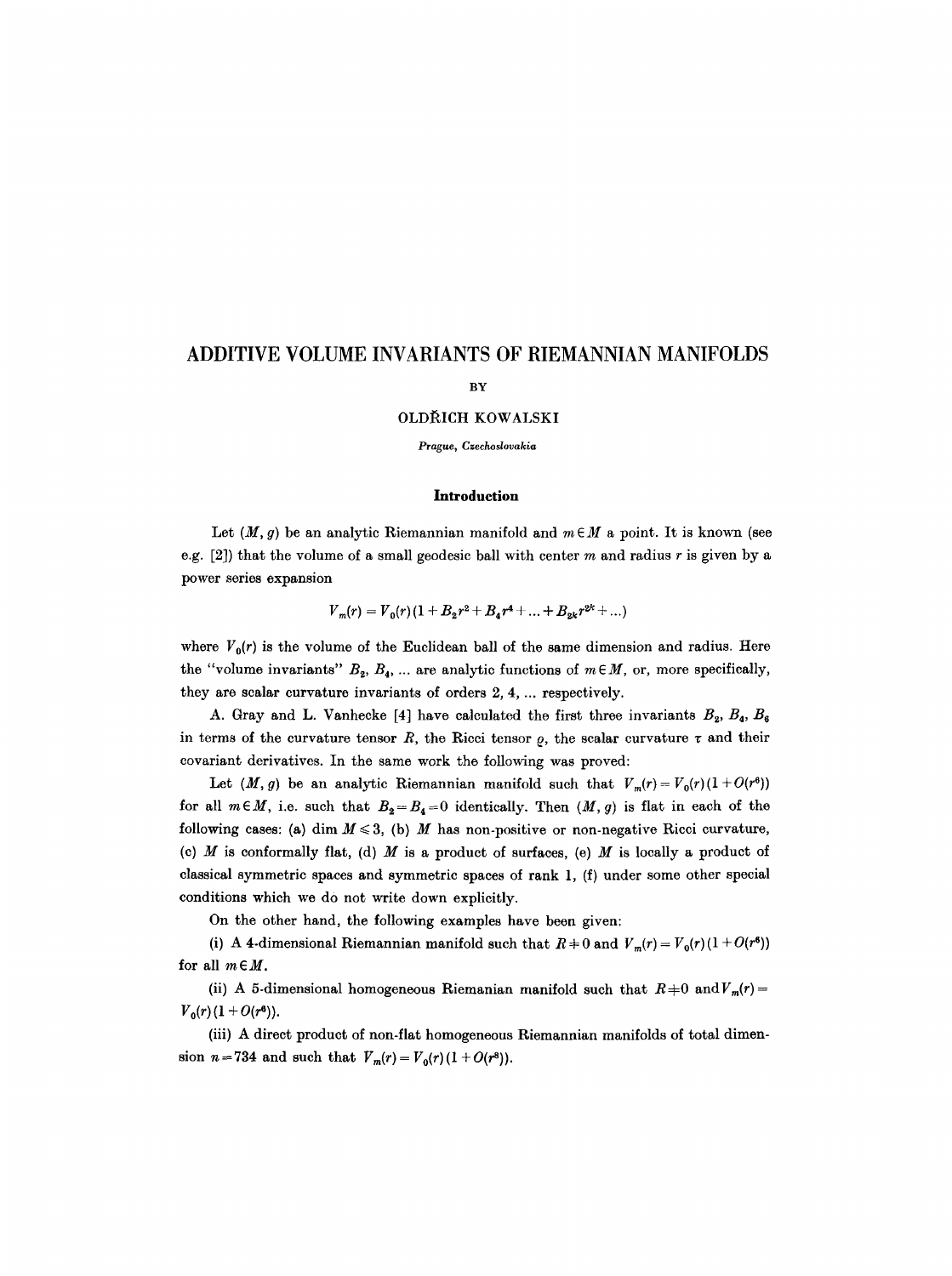In this paper we generalize the implicite idea involved in the construction of example (iii): besides the ordinary volume invariants  $B_2, B_4, ..., B_{2k}$ , ... we shall define certain polynomial functions  $A_2(B_2)$ ,  $A_4(B_2, B_4)$ , ...,  $A_{2k}(B_2, ..., B_{2k})$ , ... which behave additively on direct products of Riemannian manifolds. Also, we have  $B_2 = B_4 = ... = B_{2k} = 0$  if and only if  $A_2 = A_4 = ... = A_{2k} = 0$ . We call  $A_{2i}$  additive volume invariants of  $(M, g)$ . (For homogeneous spaces, both sets of invariants are constants.)

Then we develop a method for the construction of homogeneous Riemannian spaces with the property  $V_m(r) = V_0(r)(1+O(r^{2k}))$ ,  $k > 4$ . After having calculated the first 6 invariants  $A_2, ..., A_{12}$  on spheres, we construct a direct product of homogeneous spaces with the property  $V_m(r) = V_0(r)(1+O(r^{18}))$ . Our main conjecture says that the same method may work for the construction of examples with arbitrary large  $k$ .

If the above conjecture proves to be true it may throw some light upon the difficult "volume conjecture" by A. Gray and L. Vanhecke: Assuming  $V_m(r) = V_0(r)$  everywhere on  $(M, g)$ , is  $(M, g)$  flat?

*Acknowledgement.* I am grateful to A. Gray and L. Vanhecke for making several improvements of the style and for correcting some formulas in this article.

#### **l. Additive volumal invariants**

Let  $x_0^{-1}, x_1, ..., x_n, ...$  be independent variables and  $\mathbb{Q}[x_0^{-1}, x_1, ..., x_n, ...]$  the corresponding ring of polynomials over rational numbers. We shall write briefly  $x_0^{-k}$  instead of  $(x_0^{-1})^k$ . Let us define a derivation D in  $\mathbb{Q}[x_0^{-1}, x_1, ..., x_n, ...]$  as follows:  $D(r) = 0$  for  $r \in \mathbb{Q}$ ,  $D(x_0^{-1}) = -x_1x_0^{-2}$ ,  $D(x_i) = x_{i+1}$  for  $i \ge 1$ . We also define formally

$$
D\left(\ln x_0\right) = x_1x_0^{-1}.
$$

Then, for every  $k \ge 1$ , the kth iteration  $D^{(k)}$  (ln  $x_0 \in \mathbb{Q}[x_0^{-1}, x_1, \ldots]$  has the form

$$
D^{(k)}(\ln x_0) = \sum_{\substack{i_1 + ... + i_l = k \\ i_1 \geq i_1 \geq ... \geq i_l > 0}} c_{i_1...i_l} x_{i_1} ... x_{i_l} x_0^{-1}, \qquad c_{i_1...i_l} \in \mathbb{Q}.
$$
 (1)

as we see easily by the induction. The coefficients  $c_{i_1...i_l} \in \mathbb{Q}$  are uniquely determined.

We shall call the polynomial  $D^{(k)}$  (ln  $x_0$ ) *the logarithmic operator form of order k,* and we denote it by  $L_k$ .

If  $X$  is a linear differential operator on a smooth manifold  $M$ , and if  $f$  is a smooth function on M, then we can consider a non-linear differential operator  $L_k(X)$  on M defined by the following formula:

$$
L_k(X)(f) = \sum_{\substack{i_1 + ... + i_l = k \\ i_1 \geq i_2, ..., \geq i_l > 0}} c_{i_1...i_l}(X^{(i_1)}f)...(X^{(i_l)}f) f^{-l}.
$$
 (2)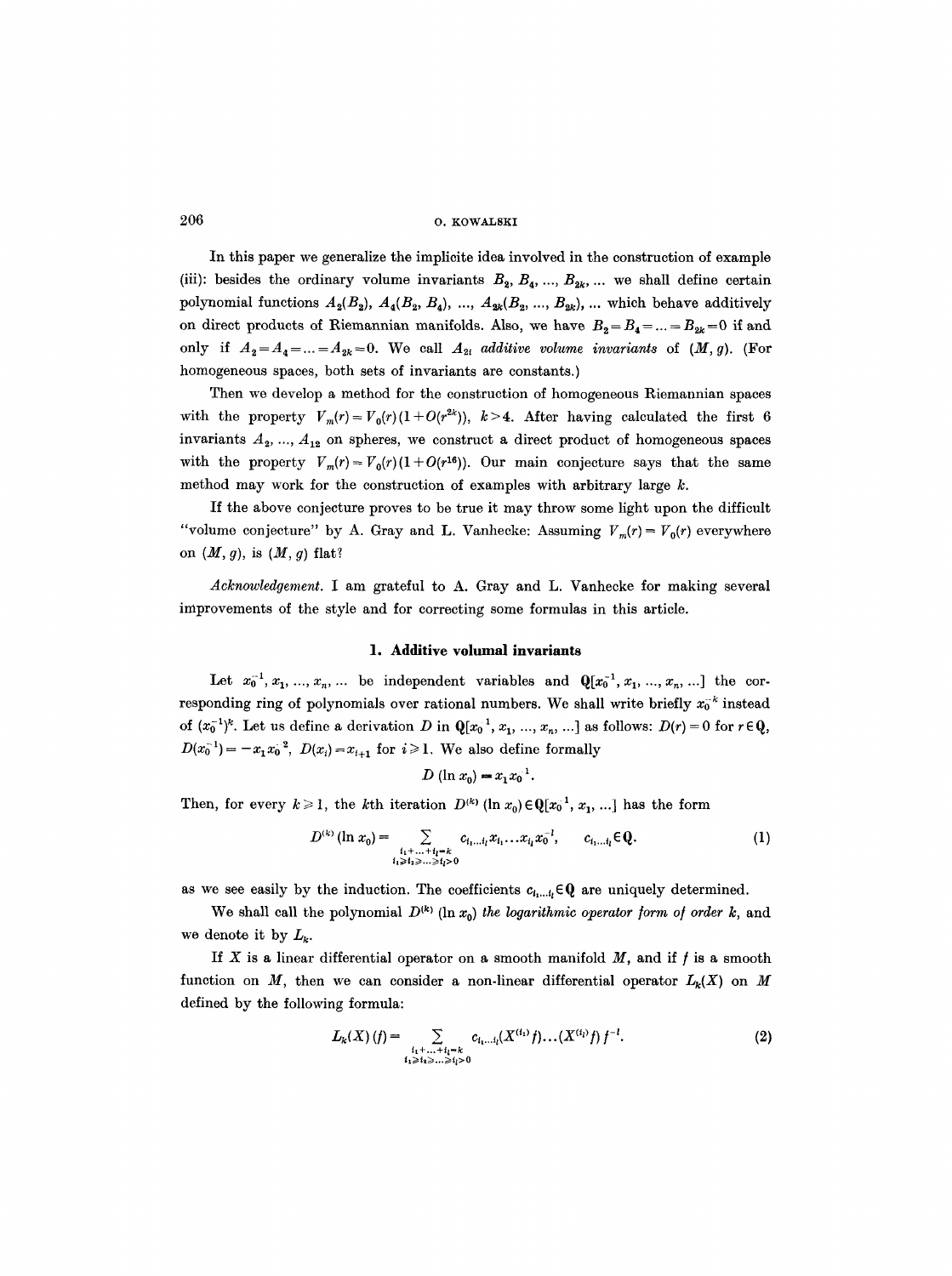An informal definition of  $L_k(X)$  is the following: consider the arbitrary function *F(t)* of one variable (of class  $C^{\infty}$ ) and calculate the expression  $d^{k}/(dt)^{k}$  (ln *F(t)*). Then substituing  $F \rightarrow f$ ,  $F' \rightarrow Xf$ , ...,  $F^{(k)} \rightarrow X^{(k)}f$  everywhere, we obtain the value of  $L_k(X)$  on f.

Let  $N$  be another smooth manifold,  $g$  a smooth function on  $N$ , and  $Y$  a linear differential operator on N. We shall consider the product manifold  $M \times N$  with the projections  $p_1: M \times N \to M$ ,  $p_2: M \times N \to N$ . The function  $(f \circ p_1)(g \circ p_2)$  on  $M \times N$  will be denoted briefly by *fg*, and the linear differential operator  $p_1^* X + p_2^* Y$  on  $M \times N$  will be denoted briefly by  $X + Y$ . Now, we have the basic

PROPOSITION 1.1. *If M, N, f, g, X, Y have the previous meaning, then* 

$$
L_k(X+Y)(fg) = L_k(X)(f) + L_k(Y)(g), \quad k = 1, 2, ... \qquad (3)
$$

*Proof.* Let first  $M = N = \mathbb{R}$ ,  $X = d/dt$ . Then for any smooth real function f we get from  $(1)$  and  $(2)$ 

$$
L_k\!\left(\!\frac{d}{dt}\!\right)(\tilde{f})=\!\frac{d^k\left(\ln\tilde{f}\right)}{(dt)^k}
$$

and hence

$$
L_k\!\left(\frac{d}{dt}\right)(\tilde{f}\tilde{g})=L_k\!\left(\frac{d}{dt}\right)(\tilde{f})+L_k\!\left(\frac{d}{dt}\right)(\tilde{g}).
$$

Now, it suffices to compare the Leibniz' rule

$$
\frac{d^k}{(dt)^k}(\tilde{f}\tilde{g}) = \sum_{i=0}^k {k \choose i} \frac{d^i \tilde{f}}{(dt)^i} \cdot \frac{d^{k-i} \tilde{g}}{(dt)^{k-i}} \text{ on } \mathbf{R}
$$

and the binomial formula

$$
(X+Y)^{(k)}(fg) = \sum_{i=0}^{k} {k \choose i} (X^{(i)}f) (Y^{(k+i)}g) \text{ on } M \times N
$$

to obtain the general formula (3).

We also define the *reduced logarithmic operator form*  $\hat{L}_k$  of order k by substituing  $x_0^{-1} = 1$  in (1). For the reduced operator forms we have the following:

COROLLARY 1.2. Let M, N be smooth manifolds,  $(a, b) \in M \times N$  a fixed point, f, g smooth */unctions on M, N respectively such that*  $f(a) = g(b) = 1$ , and X, Y linear differential operators on *M, N respectively. Then* 

$$
\hat{L}_{k}(X+Y)_{(a,b)}(fg)=\hat{L}_{k}(X)_{a}(f)+\hat{L}_{k}(Y)_{b}(g).
$$
\n(4)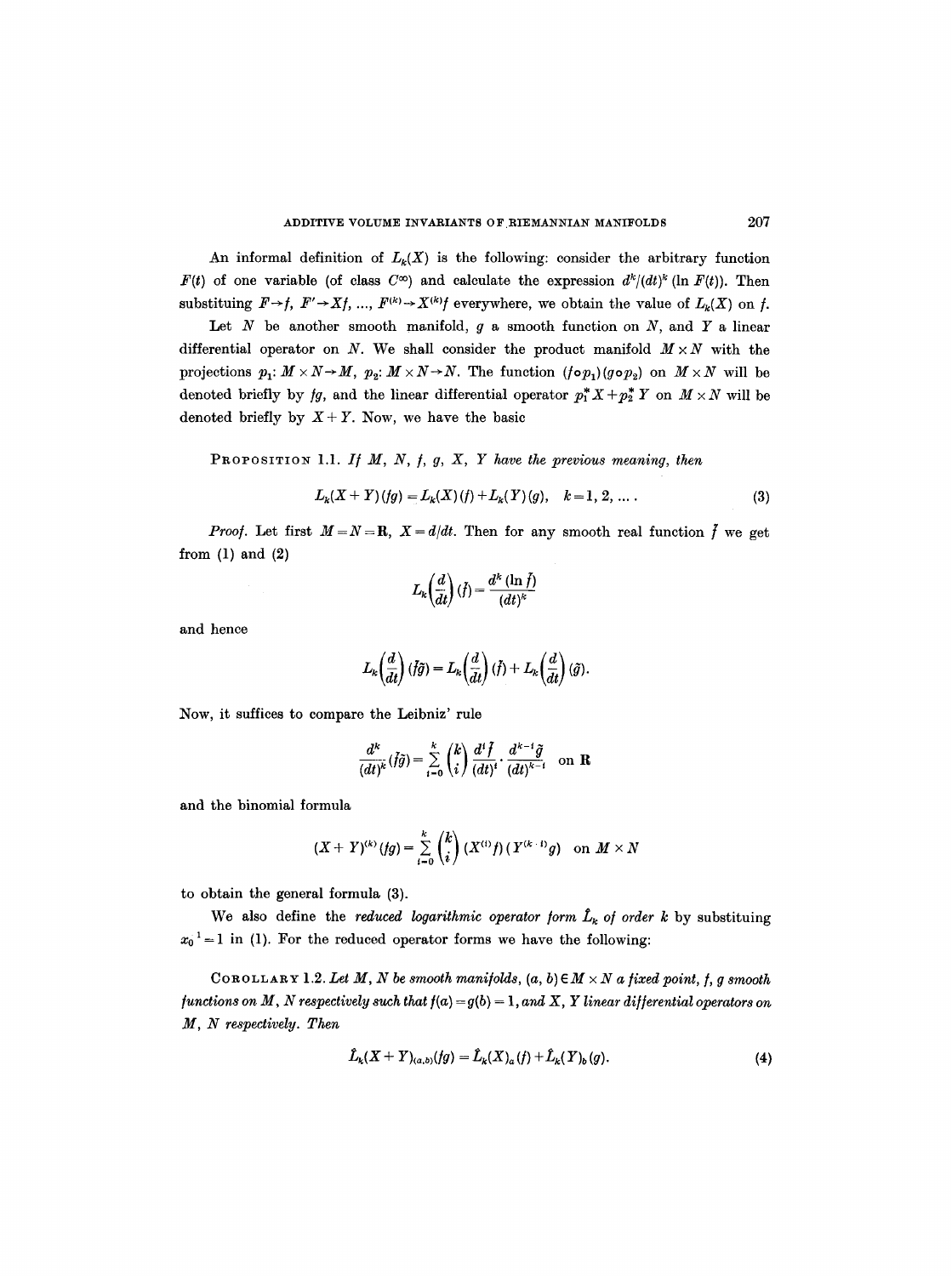The proof is obvious. Let us remark that (4) has a local character: the linear differential operators  $X$ ,  $Y$  and the functions  $f$ ,  $g$  are to be defined only in some neighborhoods of the points a, b respectively.

We shall give an explicite form of the differential operators  $\hat{L}_k(X)$  for  $k \leq 6$  (here X means an arbitrary linear differential operator).

PROPOSITION 1.3. We have

$$
\hat{L}_1(X) = X
$$
\n
$$
\hat{L}_2(X) = X^{(2)} - (X^{(1)})^2
$$
\n
$$
\hat{L}_3(X) = X^{(3)} - 3X^{(2)}X^{(1)} + 2(X^{(1)})^3
$$
\n
$$
\hat{L}_4(X) = X^{(4)} - 4X^{(3)}X^{(1)} - 3(X^{(2)})^2 + 12X^{(2)}(X^{(1)})^2 - 6(X^{(1)})^4
$$
\n
$$
\hat{L}_5(X) = X^{(5)} - 6X^{(4)}X^{(1)} - 10X^{(3)}X^{(2)} + 20X^{(3)}(X^{(1)})^2 + 30(X^{(2)})^2X^{(1)}
$$
\n
$$
-60X^{(2)}(X^{(1)})^3 + 24(X^{(1)})^5
$$
\n
$$
\hat{L}_6(X) = X^{(6)} - 6X^{(6)}X^{(1)} - 15X^{(4)}X^{(2)} + 30X^{(4)}(X^{(1)})^2 - 10(X^{(3)})^2 + 120X^{(3)}X^{(2)}X^{(1)}
$$

We shall now recall some concepts and results from [5]. Let  $(M, g)$  be an analytic Riemannian manifold and  $m \in M$ . If  $(x_1, ..., x_n)$  is any system of normal coordinates at m then the *Euclidean Laplacian*  $\tilde{\Delta}_m$  is defined by the formula

 $-120X^{(3)}(X^{(1)})^3+30(X^{(2)})^3-270(X^{(2)})^2(X^{(1)})^2+360X^{(2)}(X^{(1)})^4-120(X^{(1)})^6$ 

$$
\bar{\Delta}_m = \sum_{i=1}^n \frac{\partial^2}{\partial x_i^2}.
$$

Further, the *normal volume function*  $\theta$  at m is defined by  $\theta_m = \omega(\partial/\partial x_1, ..., \partial/\partial x_n)$ , where  $\omega$  is a volume element of  $(M, g)$  near m (such that  $\theta_m > 0$ ). The definitions of  $\tilde{\Delta}_m$  and  $\theta_m$  are independent of the choice of normal coordinates at  $m$  (here "independent" means in the sense of germs).  $\hat{\Delta}_m$  is a local linear differential operator on  $(M, g)$ .

Let us recall the Pizzetti's formula [1, p. 287], expressing the mean value of an analytic function f on the sphere  $S_m^{n-1}(r)$  of radius r and with center m in the Euclidean space  $\mathbb{R}^n$ :

$$
M_m(r, f) = \Gamma\left(\frac{1}{2}n\right) \sum_{k=0}^{\infty} \left(\frac{r}{2}\right)^{2k} \frac{1}{k \,!\,\Gamma\left(\frac{n}{2}+k\right)} \,(\Delta^k f)_m.
$$

Here  $\Gamma$  means the usual gamma-function and  $\Delta^k$  is the kth iteration of the Laplacian in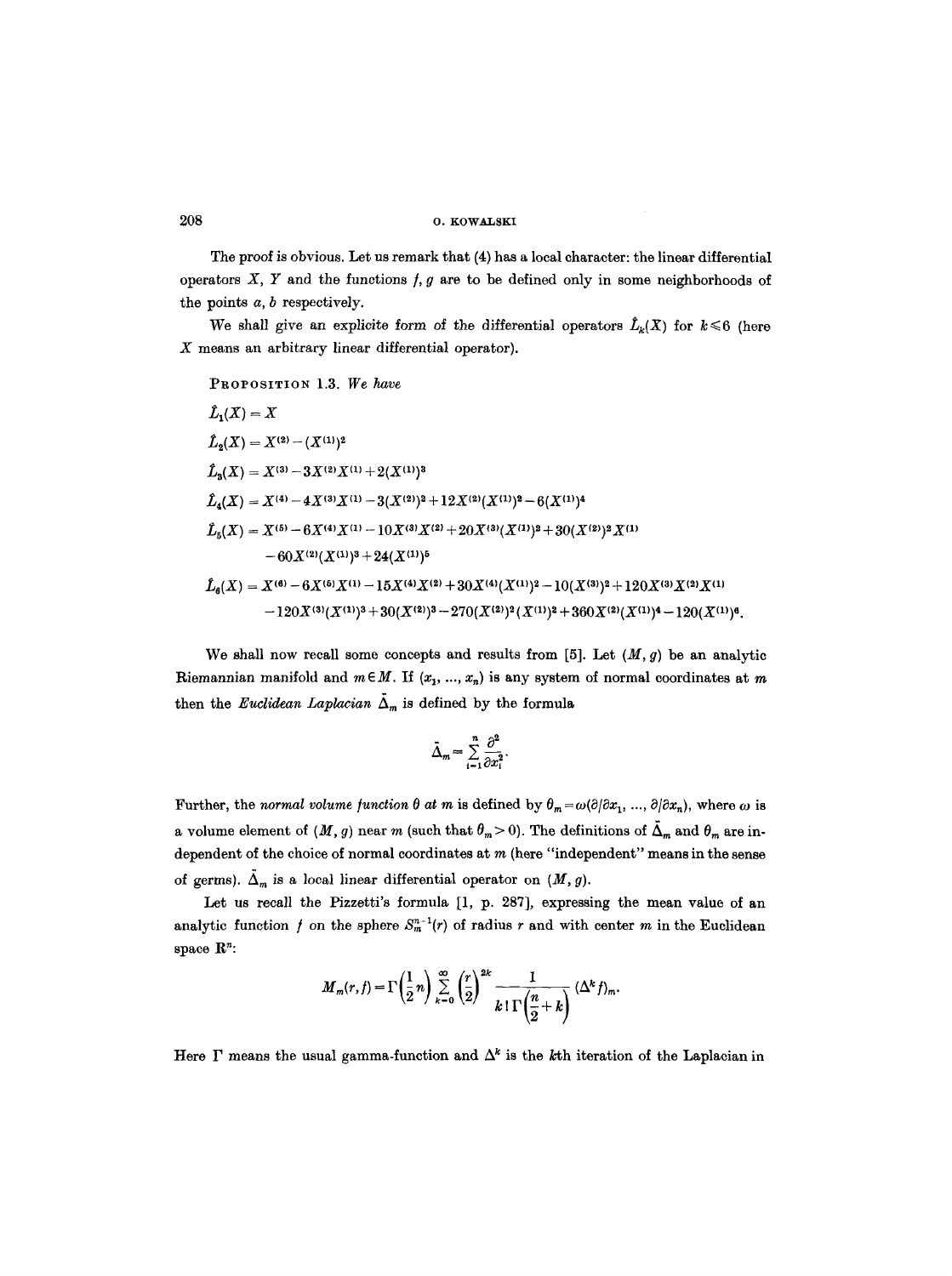$\mathbb{R}^n$ . It is not difficult to get from here a formula for the volume  $\mathfrak{S}_m(r)$  of a small geodesic sphere of an analytic Riemannian manifold  $(M, g)$ :

$$
\mathfrak{S}_{m}(r)=2\pi^{n/2}r^{n-1}\sum_{k=0}^{\infty}\left(\frac{r}{2}\right)^{2k}\frac{1}{k\,! \Gamma\left(\frac{n}{2}+k\right)}\,\tilde{\Delta}_{m}^{k}(\theta_{m})\,(m)
$$

(cf. Corollary 3.3 of [5]).

Here  $\tilde{\Delta}_m^k$  means the kth iteration of the Euclidean Laplacian  $\tilde{\Delta}_m$ . The last formula can be easily rewritten in the form

$$
\mathfrak{S}_m(r) = \mathfrak{S}_0(r) \left( 1 + \sum_{k=1}^{\infty} \frac{\tilde{\Delta}_m^k(\theta_m)(m)}{2^k \cdot k! \left( n + 2k - 2 \right) \dots \left( n + 2 \right) n} r^{2k} \right) \tag{5}
$$

where  $\mathfrak{S}_0(r)$  is the volume of a Euclidean sphere of radius r in  $\mathbb{R}^n$  (n = dim M).

Now, if we differentiate the power-series expansion

$$
V_m(r) = V_0(r) \left( 1 + \sum_{k=1}^{\infty} B_{2k}(m) r^{2k} \right) = V_0(1) \left( r^n + \sum_{k=1}^{\infty} B_{2k}(m) r^{2k+n} \right)
$$

with respect to  $r$ , we get immediately

$$
\mathfrak{S}_m(r) = \mathfrak{S}_0(r) \left( 1 + \sum_{k=1}^{\infty} \frac{2k+n}{n} B_{2k}(m) r^{2k} \right). \tag{6}
$$

Comparing (5) and (6) we get

$$
\tilde{\Delta}_m^k(\theta_m)(m) = 2^k \cdot k! (n+2k)(n+2k-2) \dots (n+2) B_{2k}(m). \tag{7}
$$

Let us define a *global* function  $\tilde{\Delta}^k \theta$  on  $(M, g)$  putting  $(\tilde{\Delta}^k \theta)(m) = \tilde{\Delta}_m^k(\theta_m)(m)$ ,  $m \in M$ . We obtain

$$
\bar{\Delta}^{k}\theta = 2^{k} \cdot k! (n+2k)(n+2k-2) \dots (n+2) B_{2k}.
$$
 (8)

In particular, the function  $\tilde{\Delta}^k \theta$  is analytic.

If  $(M_t, g_t)$ ,  $i=1, 2$ , are two analytic Riemannian manifolds and  $(m_1, m_2) \in M_1 \times M_2$ we can consider an *adapted* normal coordinate system  $(x_1, ..., x_{n_1}, x_{n_1+1}, ..., x_{n_1+n_2})$  defined in a "rectangular" normal neighborhood  $U_{m_1} \times U'_{m_2}$  in  $M_1 \times M_2$ . With respect to these adapted normal coordinates, we can see easily that

$$
\tilde{\Delta}_{(m_1, m_2)} = \tilde{\Delta}_{1, m_1} + \tilde{\Delta}_{2, m_2}, \quad \theta_{(m_1, m_2)} = \theta_{1, m_1} \theta_{2, m_2}
$$
\n(9)

for the corresponding Euclidean Laplacians and normal volume functions (via the corresponding projections  $p_1$ ,  $p_2$ ). Moreover,  $\theta_{1,m_1}(m_1)=\theta_{2,m_2}(m_2)=1$ .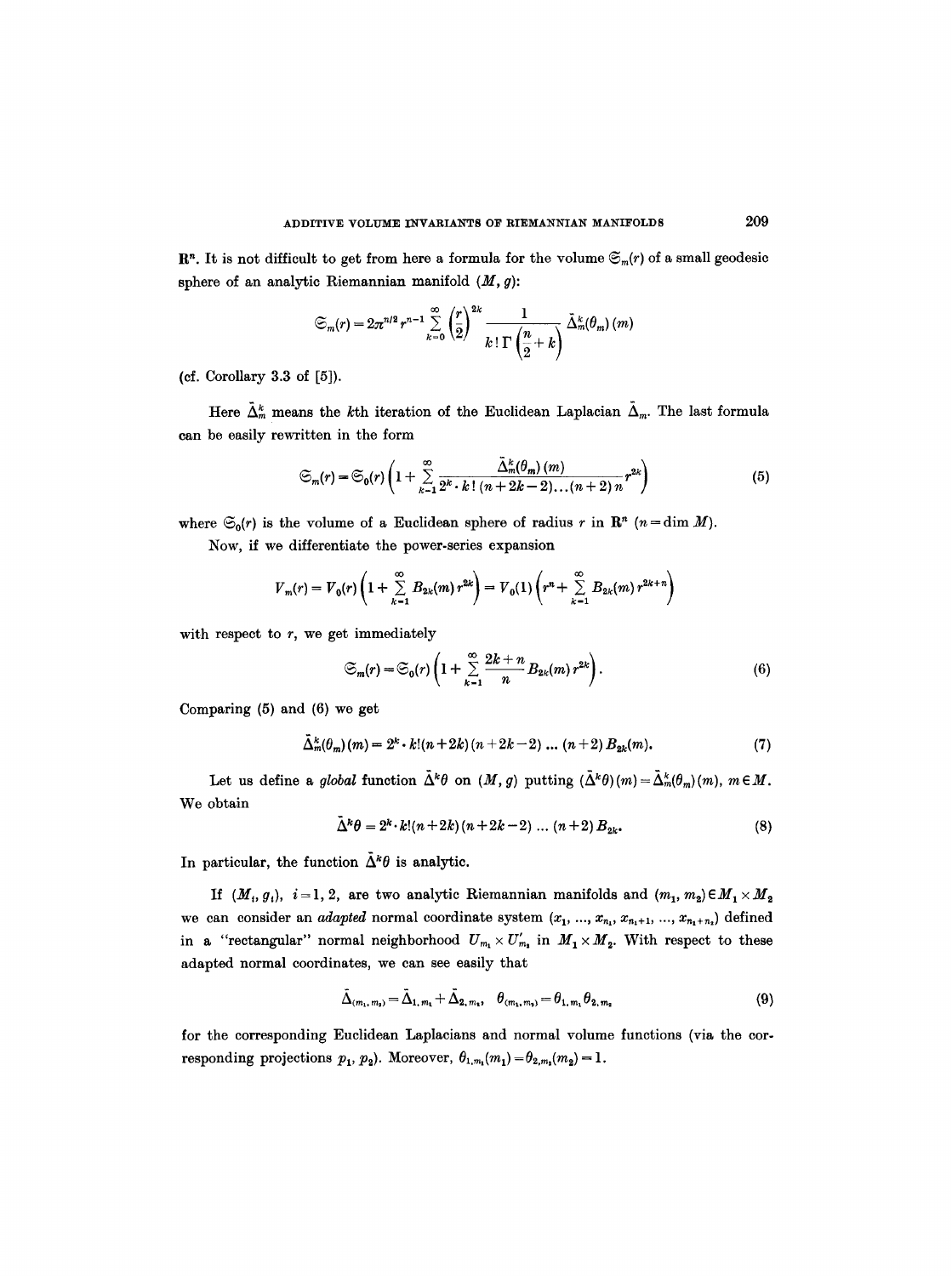Our formula (4) now implies

$$
\hat{L}_{k}(\tilde{\Delta}(m_{1},m_{2})) (\theta_{(m_{1},m_{2})})(m_{1},m_{2}) = \hat{L}_{k}(\tilde{\Delta}_{1,m_{1}})_{m_{1}} (\theta_{1,m_{1}}) + \hat{L}_{k}(\tilde{\Delta}_{2,m_{2}})_{m_{2}} (\theta_{2,m_{2}}).
$$
(10)

We are ready to introduce our basic concept:

*Definition* 1.4. Let  $(M, g)$  be an analytic Riemannian manifold. The additive volume *invariant of order 2k* is a function  $A_{2k}: M \rightarrow R$  defined by the rule

$$
A_{2k}(m) = \hat{L}_k(\tilde{\Delta}_m)_m(\theta_m), \quad m \in M. \tag{11}
$$

We make the following *conventions:* 

(a) The right-hand side of (11) will also be denoted by the symbol  $\hat{L}_k(\hat{\Delta})(\theta)(m)$ .

(b) For a given Riemannian manifold  $M$ , the corresponding invariant  $A_{2k}$  will also be written as  $A_{2k}^M$ , and similarly for  $B_{2k}$ .

(c) For a homogeneous Riemanian manifold  $M$  the invariants  $A_{2k}^M$  are constant functions. The corresponding constants will be denoted by  $A_{2k}(M)$   $(k=1, 2, ...).$ 

THEOREM 1.5. For each  $k=1, 2, ...$  there exists a countable set  $\{P_{n,k}\}\$  of polynomials,  $P_{n,k} \in \mathbb{Q}[t_1, ..., t_k]$  for  $n=1, 2, ...,$  with the following property: for each analytic Riemannian *mani/old* (M, *g) o/ dimension n we have* 

$$
A_{2k}^M = P_{n,k}(B_2^M, B_4^M, \ldots, B_{2k}^M)
$$

where  $B_2^M$ , ...,  $B_{2k}^M$  are the ordinary volume invariants of  $(M, g)$ . In particular, the functions  $A_{2k}^M$  are analytic.

*Further, we have*  $A_2^M = ... = A_{2k}^M = 0$  *iff*  $B_2^M = B_4^M = ... = B_{2k}^M = 0$ .

*Finally, if*  $(M_t, g_t)$ ,  $i = 1, 2$ , are two analytic Riemannian manifolds, then

$$
A_{2k}^{M_1 \times M_2} = A_{2k}^{M_1} \circ p_1 + A_{2k}^{M_2} \circ p_2, \quad k = 1, 2, ..., \tag{12}
$$

*where*  $p_i$ *:*  $M_1 \times M_2 \rightarrow M_i$  are projections.

*Proo/.* From Definition 1.4 and (2) we get

$$
A_{2k} = \hat{L}_k(\tilde{\Delta})\left(\theta\right) = \sum_{\substack{i_1 + \ldots + i_l = k\\i_1 \geq i_2 \geq \ldots \geq i_l > 0}} c_{i_1 \ldots i_l}(\tilde{\Delta}^{i_1} \theta) \ldots (\tilde{\Delta}^{i_l} \theta) \tag{13}
$$

where  $c_{i_1...i_l}$  are uniquely determined rational constants. The first assertion now follows from (8).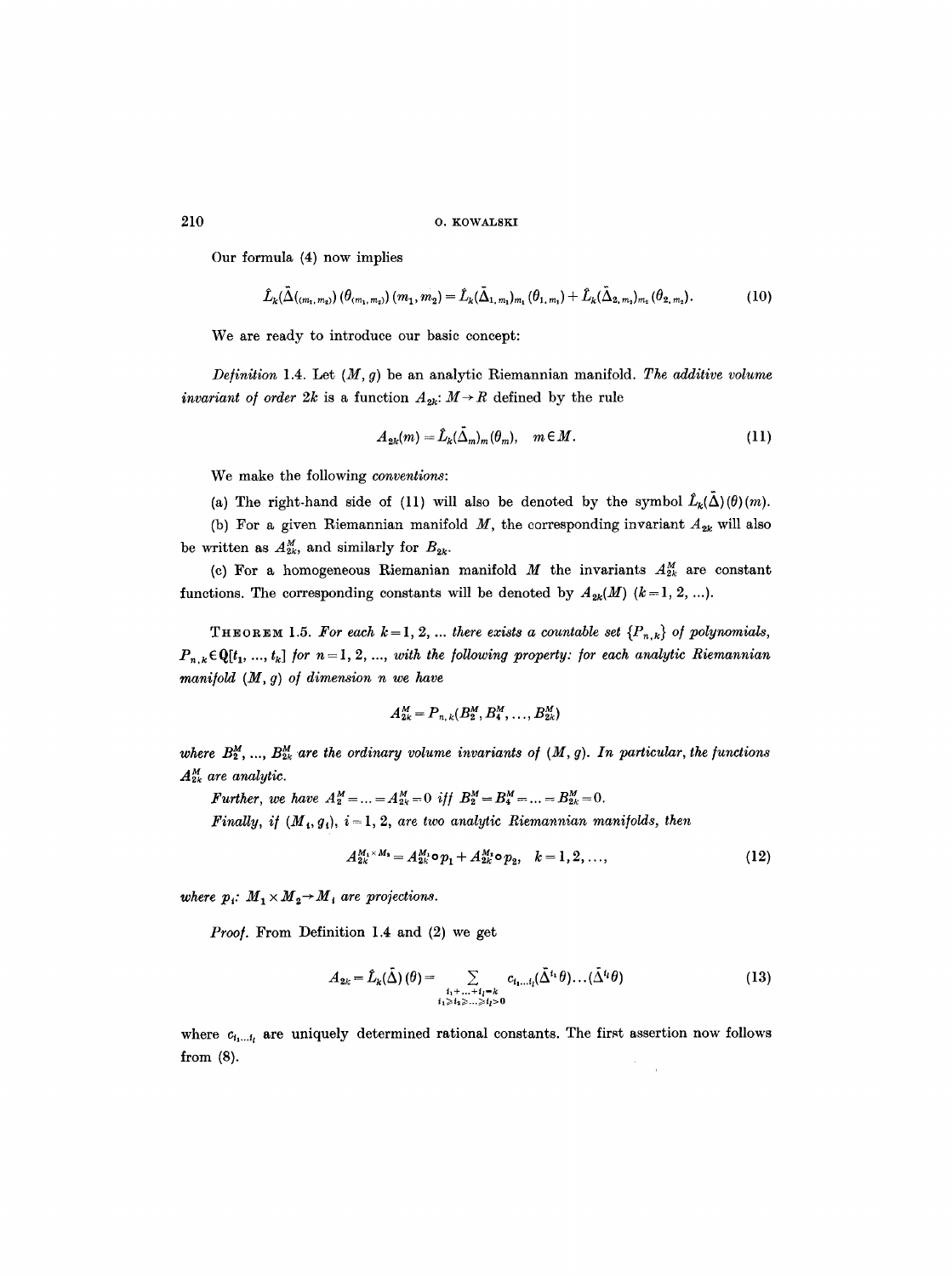The second assertion follows from the fact that in (1) we always have the coefficient  $c_k = 1$  at the term  $x_k x_0^{-1}$ . It means that we can rewrite (13) in the form

$$
A_{2k} = \tilde{\Delta}^k \theta - q_{k-1}(\tilde{\Delta}\theta, \tilde{\Delta}^2 \theta, ..., \tilde{\Delta}^{k-1} \theta)
$$
\n(14)

where  $q_{k-1}(t_1, ..., t_{k-1})$  is a polynomial over **Q**.

Finally, (12) is nothing but the global form of (10).

COROLLARY 1.6. If  $(M_i, g_i)$  are homogeneous, then

$$
A_{2k}(M_1 \times M_2) = A_{2k}(M_1) + A_{2k}(M_2), \quad k = 1, 2, \ldots.
$$

COROLLARY 1.7. There exist polynomials  $Q_{\kappa}(t_1, ..., t_k)$  such that

$$
A_{2k} = \Delta^k \theta - Q_{k-1}(A_2, \dots, A_{2k-2}), \quad k = 1, 2, \dots.
$$
 (15)

*Proo].* It follows immediately by the induction from (14).

PROPOSITION 1.8. The first 6 polynomials  $Q_{k-1}$  are given by the following formulas:

$$
Q_0 = 0
$$
  
\n
$$
Q_1(A_2) = (A_2)^2
$$
  
\n
$$
Q_2(A_2, A_4) = 3A_4A_2 + (A_2)^3
$$
  
\n
$$
Q_3(A_2, A_4, A_6) = 4A_6A_2 + 3(A_4)^2 + 6A_4(A_2)^2 + (A_2)^4
$$
  
\n
$$
Q_4(A_2, ..., A_8) = 5A_8A_2 + 10A_6(A_2)^2 + 10A_6A_4 + 15(A_4)^2A_2 + 10A_4(A_2)^3 + (A_2)^5
$$
  
\n
$$
Q_5(A_2, ..., A_{10}) = 6A_{10}A_2 + 15A_8A_4 + 15A_8(A_2)^2 + 10(A_6)^2 + 60A_6A_4A_2 + 20A_6(A_2)^3
$$
  
\n
$$
+ 15(A_4)^3 + 45(A_4)^2(A_2)^2 + 15A_4(A_2)^4 + (A_2)^6.
$$

*Proof.* Using the formulas of Proposition 1.3 we get the expression for  $A_{2k} = \hat{L}_k(\hat{\Delta}) (\theta)$  $(k = 1, ..., 6)$  in the form (14). Then we proceed step by step to rewrite (14) in the form (15).

According to Theorem 1.5, the invariant  $A_{2k}$  is a polynomial in  $B_2, ..., B_{2k}$ , for each k. On the other hand, the formulas (8) and (15) show that  $B_{2k}$  is a polynomial in  $A_2, ..., A_{2k}$ . Because  $A_{2k}$  are additive on direct products in the sense of (12), each invariant  $B_{2k}^{M_1\times M_2}$  is a polynomial in  $B_{2i}^{M_1}$ ,  $B_{2i}^{M_2}$ ,  $i=1, ..., k$ . It is easy to get an explicit formula: at a fixed point  $(m_1, m_2) \in M_1 \times M_2$  we can use (9) and hence

$$
\tilde{\Delta}^p \theta = \sum_{q=0}^p {p \choose q} (\tilde{\Delta}_1^q \theta_1) (\tilde{\Delta}_2^{p-q} \theta_2).
$$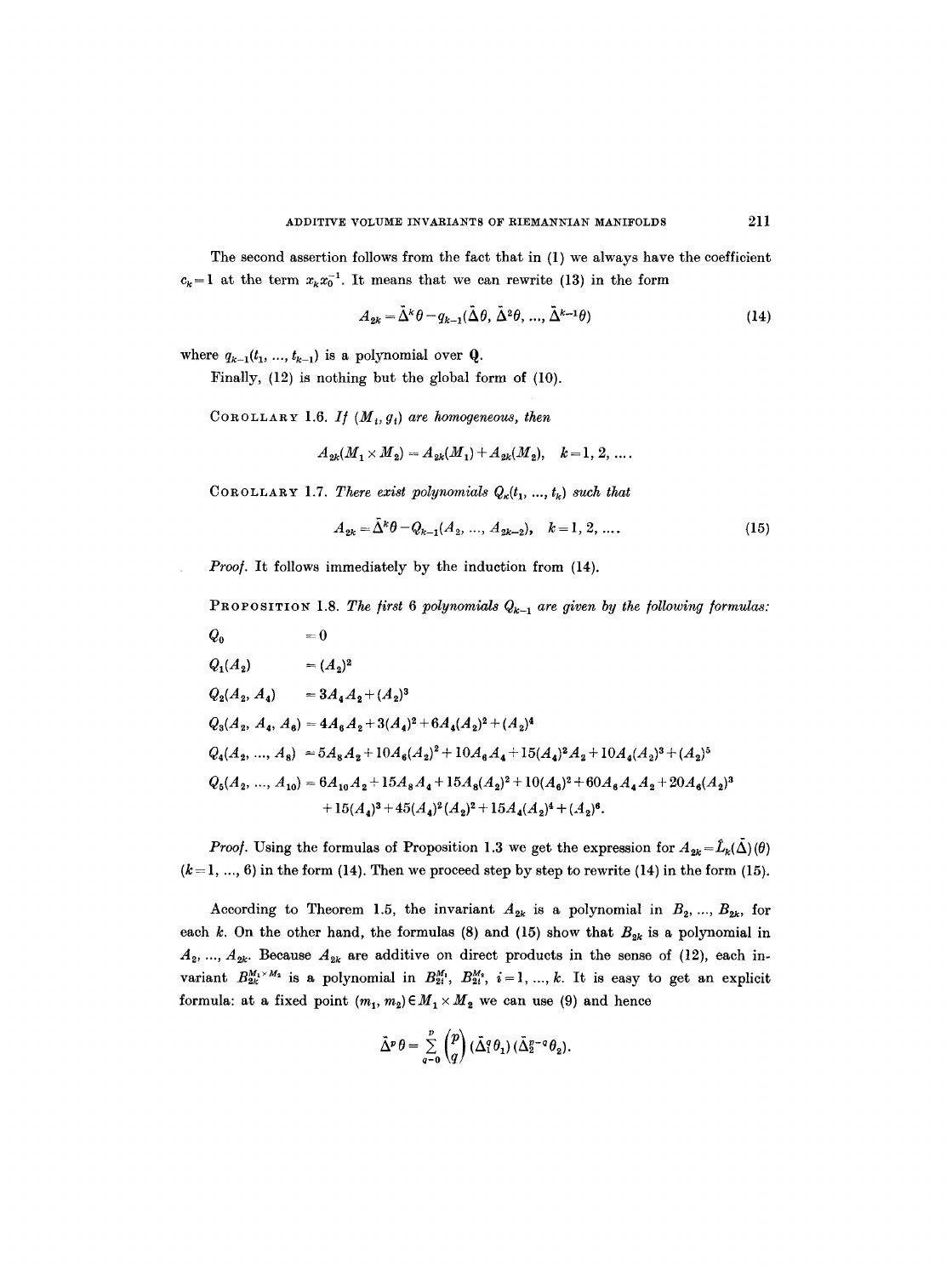Substituing from (8) we get

$$
(n+2) (n+4)...(n+2p) B_{2p}^{M_1 \times M_2}
$$
  
=  $\sum_{q=0}^{p} (m+2)...(m+2q) (n-m+2)...(n-m+2p-2q) (B_{2q}^{M_1} \circ p_1) (B_{2p-2q}^{M_2} \circ p_2)$ 

where  $m = \dim M_1$ ,  $n = \dim (M_1 \times M_2)$ .

If we define a */ormal power series* 

$$
\hat{B}_s^M(m)=\sum_{p=0}^\infty 2^p(n+2)\,\dots\,(n+2p)\,B_{2p}^M(m)\cdot s^p,\quad n=\text{dim }M,\ \ m\in M,
$$

then we obtain easily the (slightly modified) *product formula* by A. Gray:

$$
\widehat{B}_s^{M_1\times M_2}=(\widehat{B}_s^{M_1}\!\circ p_1)\,(\widehat{B}_s^{M_2}\!\circ p_2).
$$

This result was obtained in [3] by a different method (using the Laplace transformation).

Using the power series  $\hat{B}_{s}^{M}$  we can get a new formula for the additive volume invariants:

PROPOSITION 1.9. Let  $\hat{B}_{s}^{M}$  have a non-zero convergence radius  $\eta$  at a point  $m \in M$ . *Then, in a neighborhood of*  $s = 0$  *we have* 

$$
\ln \hat{B}_s^M(m) = \sum_{k=0}^{\infty} \frac{A_{2k}^M(m)}{k!} s^k.
$$

*Proof.* Put  $h(s) = \hat{B}_s^M(m)$  for  $s \in (-\eta, \eta)$ . We can see from (8) that  $h(s) = \sum_{k=0}^{\infty} ((\tilde{\Delta}^k \theta)_{m}/k!) s^k$ and hence  $\tilde{\Delta}^k(\theta)_m = h^{(k)}(0)$  for  $k=0, 1, ...$ .

According to (13) and the proof of Proposition 1.1

$$
A_{2k}^M(m) = \hat{L}_k(\tilde{\Delta}) \left(\theta\right)(m) = \sum c_{i_1...i_l}(\tilde{\Delta}^{i_1} \theta)_m \dots (\tilde{\Delta}^{i_l} \theta)_m
$$
  
= 
$$
\sum c_{i_1...i_l} h^{(i_1)}(0) \dots h^{(i_l)}(0) = \hat{L}_k \left(\frac{d}{ds}\right)_0 (h) = \frac{d^k(\ln h)}{(ds)^k}\Big|_{s=0}.
$$

Now, because  $h(s)$  is analytic in a neighborhood of  $s = 0$ , and  $h(0) = 1$ , then  $\ln h(s)$  is also analytic in a neighborhood of  $s=0$ .  $Q.E.D.$ 

# 2. The invariants  $A_{2k}$  for some homogeneous spaces

Our basic problem now is to construct Riemannian manifolds satisfying  $A_2=$  $A_4 = ... = A_{2k} = 0$  for possibly large k. Here is the main idea: we find out a finite collec-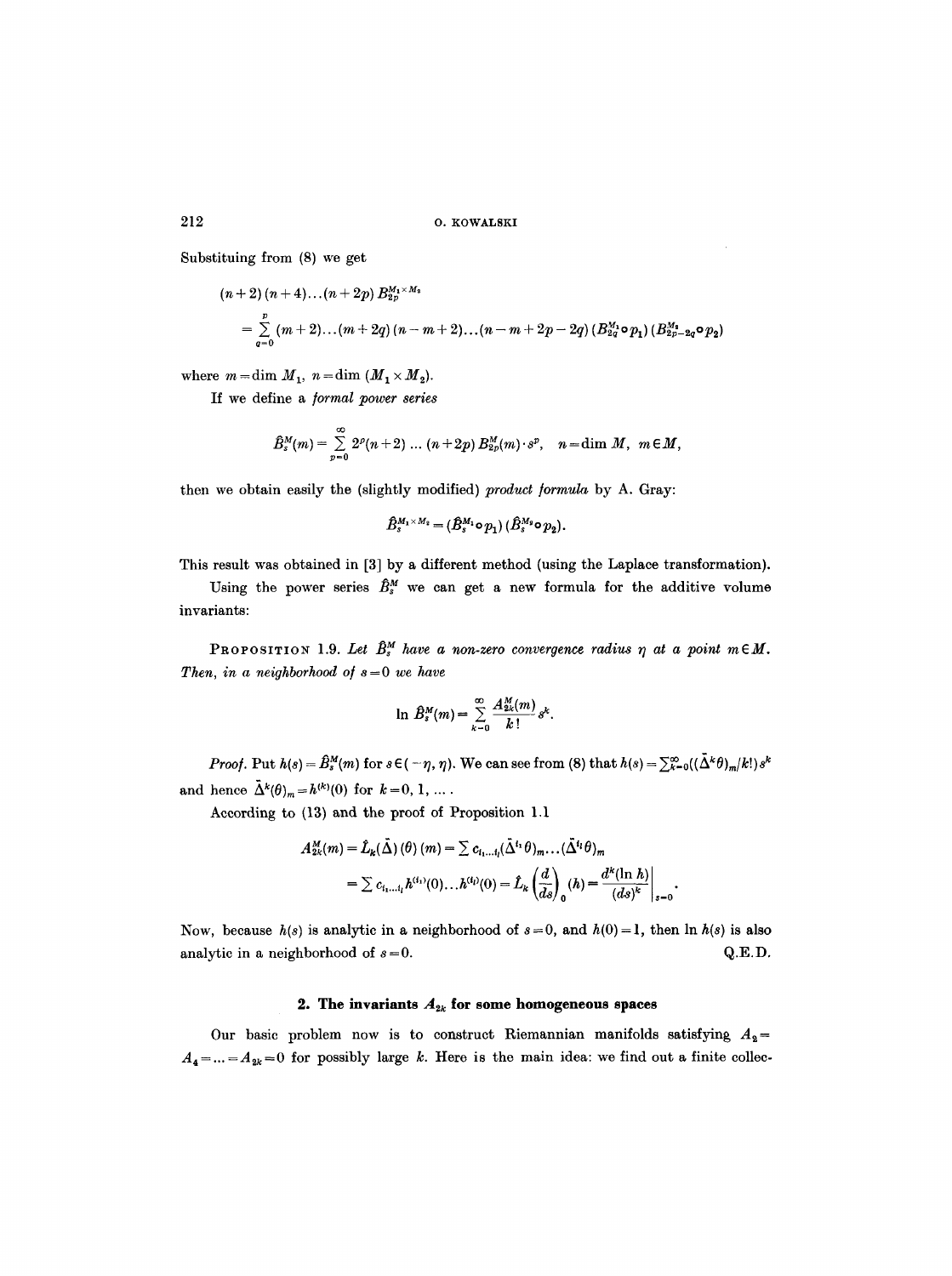tion  $\{M_1, ..., M_l\}$  of homogeneous spaces such that

(i) all values  $A_{2i}(M_j)$ ,  $i=1, ..., k; j=1, ..., l$  are rational numbers,

(ii) for each  $i = 1, ..., k$ , the invariant  $A_{2i}$  is negative for some  $M_a$  and it is positive for some  $M_{\beta}$ .

A family  $\{M_1, ..., M_l\}$  of spaces with the properties (i), (ii) will be said to be *k-splitting* (or simply *splitting).* 

Consider a direct product  $M = M_1^{n_1} \times M_2^{n_2} \times ... \times M_l^{n_l}$ . We have

$$
A_{2i}(M)=\sum_{j=1}^l n_j A_{2i}(M_j), \quad i=1,\ldots,k.
$$

Thus, in order to satisfy the identities  $A_2(M) = ... = A_{2k}(M) = 0$  we have to solve a system of equations with rational coefficients

$$
\sum_{j=1}^{l} x_j A_{2i}(M_j) = 0, \quad i = 1, ..., k,
$$
\n(16)

in *positive integers*  $x_1, ..., x_l$ .

Now, what does it mean "to solve" our system? Whereas the examples given in [4] were very concrete, we shall prefer rather theoretical constructions, i.e., pure existence theorems. The reason is obvious: the numerical calculation of the coefficients  $A_{2i}(M_i)$ gets always very tiresome for a large k, and the complete list of the invariants  $A_{2k}$  is not known even for the simplest non-flat homogeneous spaces (e.g. for the sphere  $S<sup>2</sup>$ ). On the other hand, to get the information contained in our conditions (i), (ii) is much easier. The problem how to solve the system (16) with such a minimum information will be discussed in the next section. Here we shall add one more remark:

Even if  $l > k$ , our system (16) with only  $l$  unknowns may turn out "too rigid". To make it more flexible, we have to consider together with each space  $M_j$  the class of all homothetic spaces. In this way, we bild into our system of equations new parameters which can be arbitrary positive rational numbers. In fact, we have

PROPOSITION 2.1. Let  $(M, g)$  be an analytic Riemannian manifold and  $\lambda > 0$  a real *number. Let*  $M(\lambda)$  denote the manifold  $(M, g^{\lambda})$ , where  $g^{\lambda} = \lambda^{-1}g$ . Then  $A_{2k}^{M(\lambda)} = \lambda^{k} A_{2k}^{M}$  for each  $k=1, 2, ...$ 

*Proof.* It is obvious that the geodesic ball of radius r in the space  $M(\lambda)$  coincides with the geodesic ball of radius  $r\sqrt{\lambda}$  in  $(M, g)$ . Also, we have the relation  $\omega^{\lambda} = \lambda^{-n/2}\omega$  between the corresponding volume elements  $(n=\dim M)$ . Hence we obtain for the corresponding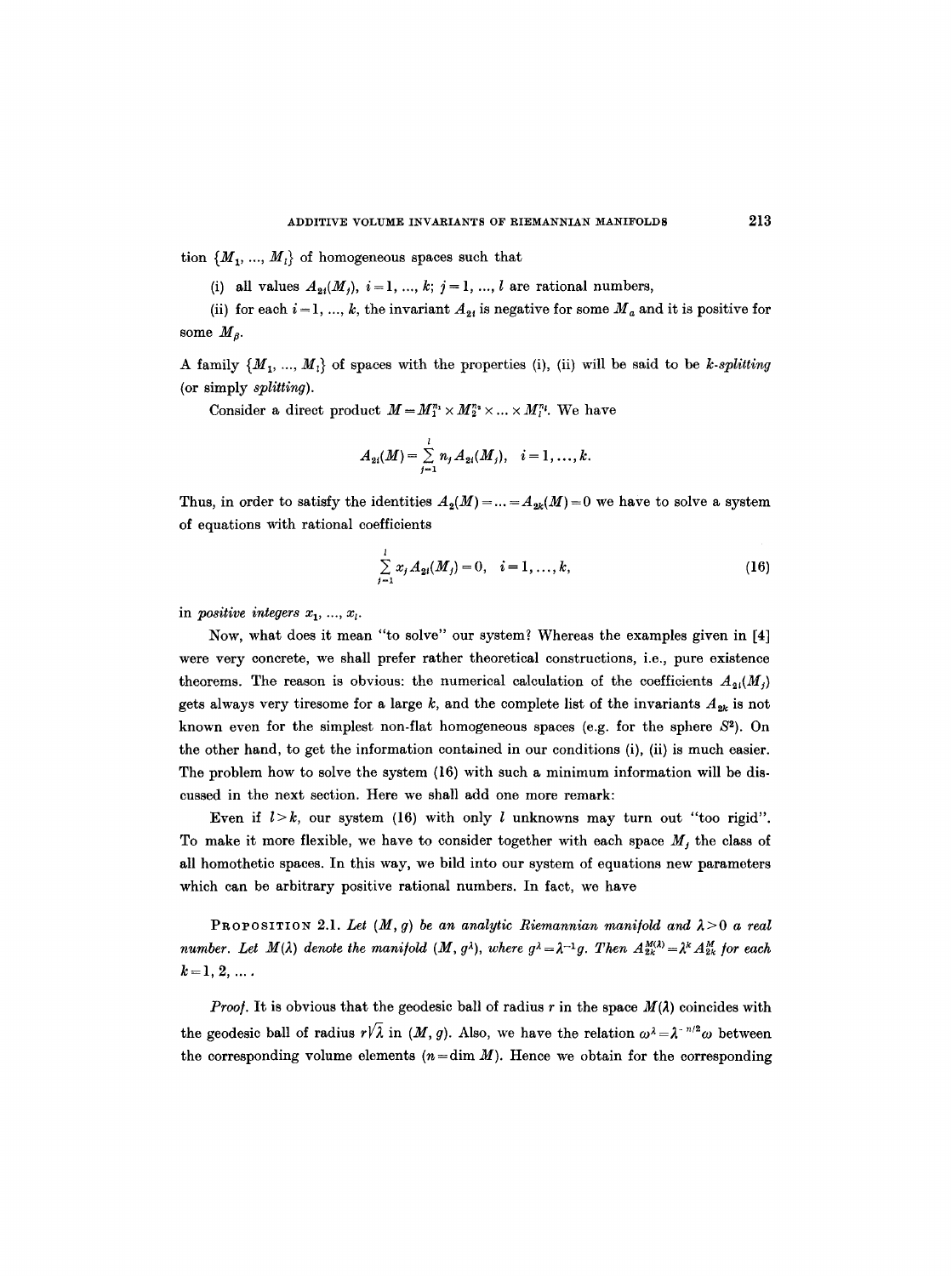volumes:  $V_m(r) = \lambda^{-n/2} V_m(r/\lambda)$ . Using the ordinary volume expansions, we get

$$
V_0(1)r^n(1+\sum B_{2k}^{\lambda}r^{2k})=\lambda^{-n/2}V_0(1)(\sqrt{\lambda}r)^n(1+\sum B_{2k}r^{2k}\lambda^k)
$$

and hence  $B_{2j}^{\lambda} = B_{2j} \cdot \lambda^{j}$  for each j. Now, due to (8) and (13), we can write

$$
A_{2k} = P_{n,k}(B_2, \ldots, B_{2k}) = \sum_{\substack{i_1 + \ldots + i_l = k \\ i_1 \geq i_2 \geq \ldots \geq i_l \geq 0}} \alpha_{i_1 \ldots i_l} B_{2i_1} \ldots B_{2i_l}
$$

where the coefficients  $\alpha_{i_1...i_l}$  depend only on  $n=\dim M$ . Hence the proposition follows.

Let R,  $\rho$ ,  $\tau$  denote the Riemann curvature tensor, the Ricci tensor and the scalar curvature respectively.  $\|\|\$  will denote the lengtht of a tensor in the corresponding tangent space of  $(M, g)$ .

PROPOSITION 2.2. For any analytic Riemannian manifold  $(M, g)$  we have

$$
A_2 = -\frac{\tau}{3}, \quad A_4 = \frac{1}{45} \left( -3\|R\|^2 + 8\|\varrho\|^2 - 18\Delta\tau \right).
$$

*In particular, if M is homogeneous, then*  $A_4 = (1/45)(-3||R||^2 + 8||\rho||^2)$ .

*Proof.* Let us consider the ordinary volume expansion  $V_m(r) = V_0(r) (1 + B_2 r^2 + B_4 r^4 + ...).$ Following [2] or [4], we have

$$
B_2 = -\frac{\tau}{6(n+2)}, \quad B_4 = \frac{1}{360(n+2)(n+4)}(-3||R||^2+8||\varrho||^2+5\tau^2-18\Delta\tau),
$$

where  $n = \dim M$ . Now, using (8), (15) and Proposition 1.3 we obtain easily

$$
A_2 = \tilde{\Delta}\theta = 2(n+2) B_2 = -\frac{\tau}{3},
$$
  

$$
A_4 = \tilde{\Delta}^2 \theta - (A_2)^2 = 8(n+4)(n+2) B_4 - \frac{\tau^2}{9} = \frac{1}{45}(-3||R||^2 + 8||\varrho||^2 - 18\Delta\tau),
$$

For M homogeneous we have  $\tau$  = const., and  $\Delta \tau = 0$ . Q.E.D.

It is an interesting observation to see that  $A_4$  is essentially obtained from  $B_4$  by the removal of the term  $5t^2$  which does not behave additively on direct products. Exactly in the same way we can calculate an additive invariant of order 6 from the known coefficient  $B_8$ . For homogeneous spaces this calculation has been done in [4, § 7]. (In fact, the additive invariant of order 6 presented there is equal to  $3.5.7.9. A_{6}$ .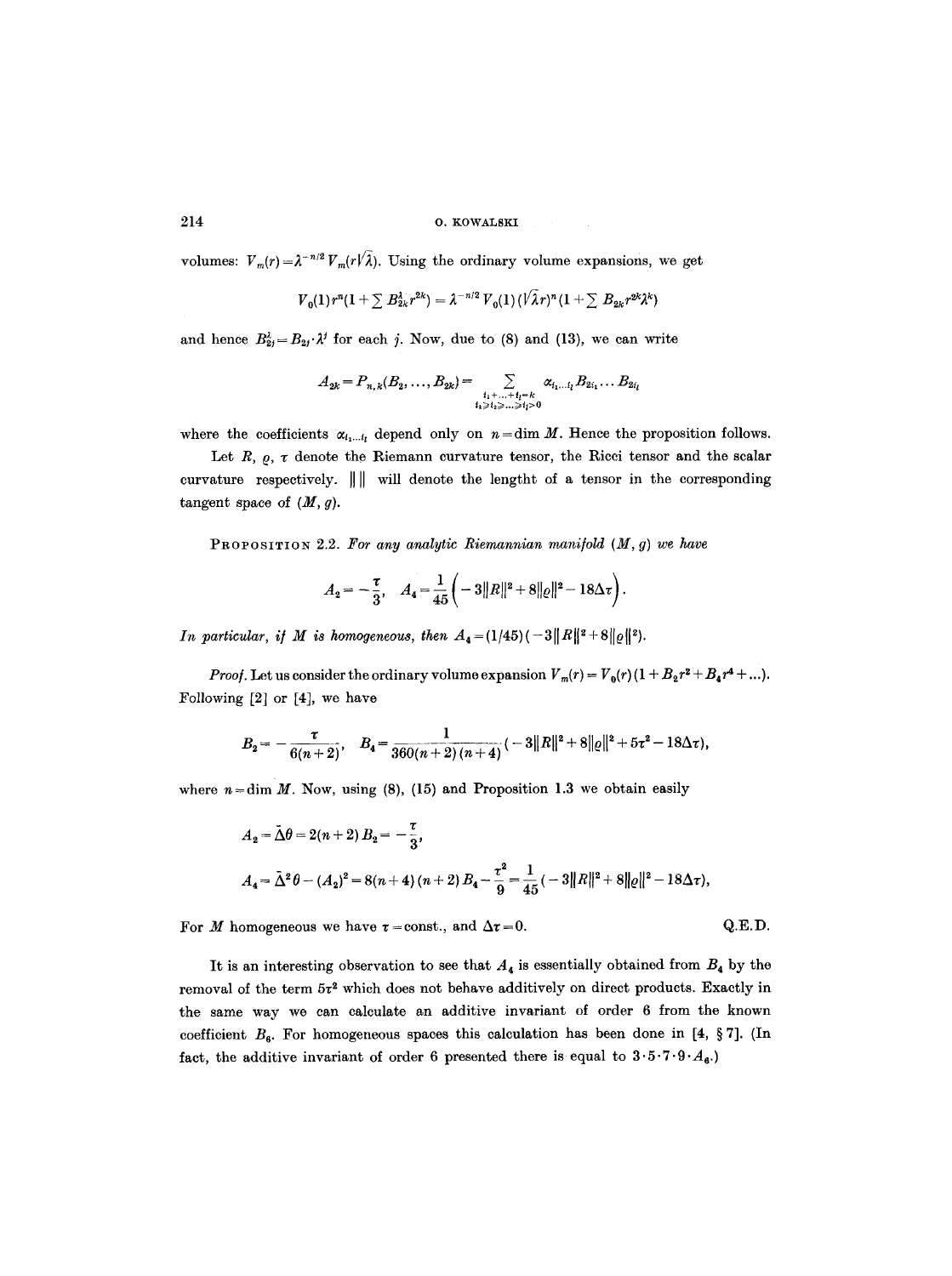The explicit formula for the next invariant  $B_8$  is not known in general (with the exception of dimension  $n=2$ ) and we have no formula for  $A_8$ , as well. It seems that such general formulas for  $A_8$ ,  $A_{10}$ , ... etc. would be very complicated (even for the homogeneous spaces) and of little use for our purposes. Thus, our next question is/or *what special kind* of homogeneous spaces we can calculate the higher order invariants with a minimum effort. Our first choice will be *the symmetric spaces o/rank* 1. In this case, there are explicit formulas for the volume of a geodesic ball (or equivalently, of a geodesic sphere) containing only elementary functions. Thus the ordinary volume invariants  $B_{2i}$  are known, and each  $A_{2k}$  is given as a polynomial in the variables  $B_2, ..., B_{2k}$ . The only obstacle is the growing complexity of these polynomials for the higher orders.

We shall now summarize the explicit formulas for the geodesic *spheres* in the symmetric spaces of rank 1. The corresponding formulas for the geodesic balls are obtained by the integration. With respect to Proposition 2.1, it suffices to choose one representant in each homothety class.

THEOREM A ([2]). *The volume o/a small geodesic sphere in a symmetric space o/ rank 1 is given by the following formulas:* 

(1) For the sphere  $S<sup>n</sup>$  with constant curvature 1:

$$
\mathfrak{S}_m(r)=\mathfrak{S}_0(1)\sin^{n-1}(r).
$$

(2) For the complex projective space  $\mathbb{C}P^n$  with constant holomorphic sectional curvature 4 (dim  $M = 2n$ ):

$$
\mathfrak{S}_m(r)=\mathfrak{S}_0(1)\sin^{2n-1}(r)\cdot\cos r.
$$

(3) *For the quaternionic projective space* Qpn *with maximum sectional curvature 4*  (dim  $M = 4n$ ):

$$
\mathfrak{S}_m(r)=\mathfrak{S}_0(1)_{\mathfrak{F}}^1\sin^3(2r)\sin^{4n-4}(r).
$$

(4) For the Cayley plane Cay  $P^2$  with maximum sectional curvature 4 (dim  $M = 16$ ):

$$
\mathfrak{S}_m(r) = \mathfrak{S}_0(1)2^{-7} \sin^7(2r) \sin^8 r.
$$

(5) *For the non-compact duals o/ the spaces* (1)-(4), *the corresponding /ormulas are obtained by substituting* sinh/or sin *and* cosh/or cos *everywhere.* 

*In each formula,*  $\mathfrak{S}_0(1)$  *denotes the volume of the unit sphere in the Euclidean space of the corresponding dimension.* 

**PROPOSITION** 2.3. Let  $S^2(\lambda)$  denote the sphere with the constant curvature  $\lambda > 0$  and  $H^2(-\lambda)$  the hyperbolic plane with the constant curvature  $-\lambda < 0$ . Put  $a_k = A_{2k}(S^2(1))$  for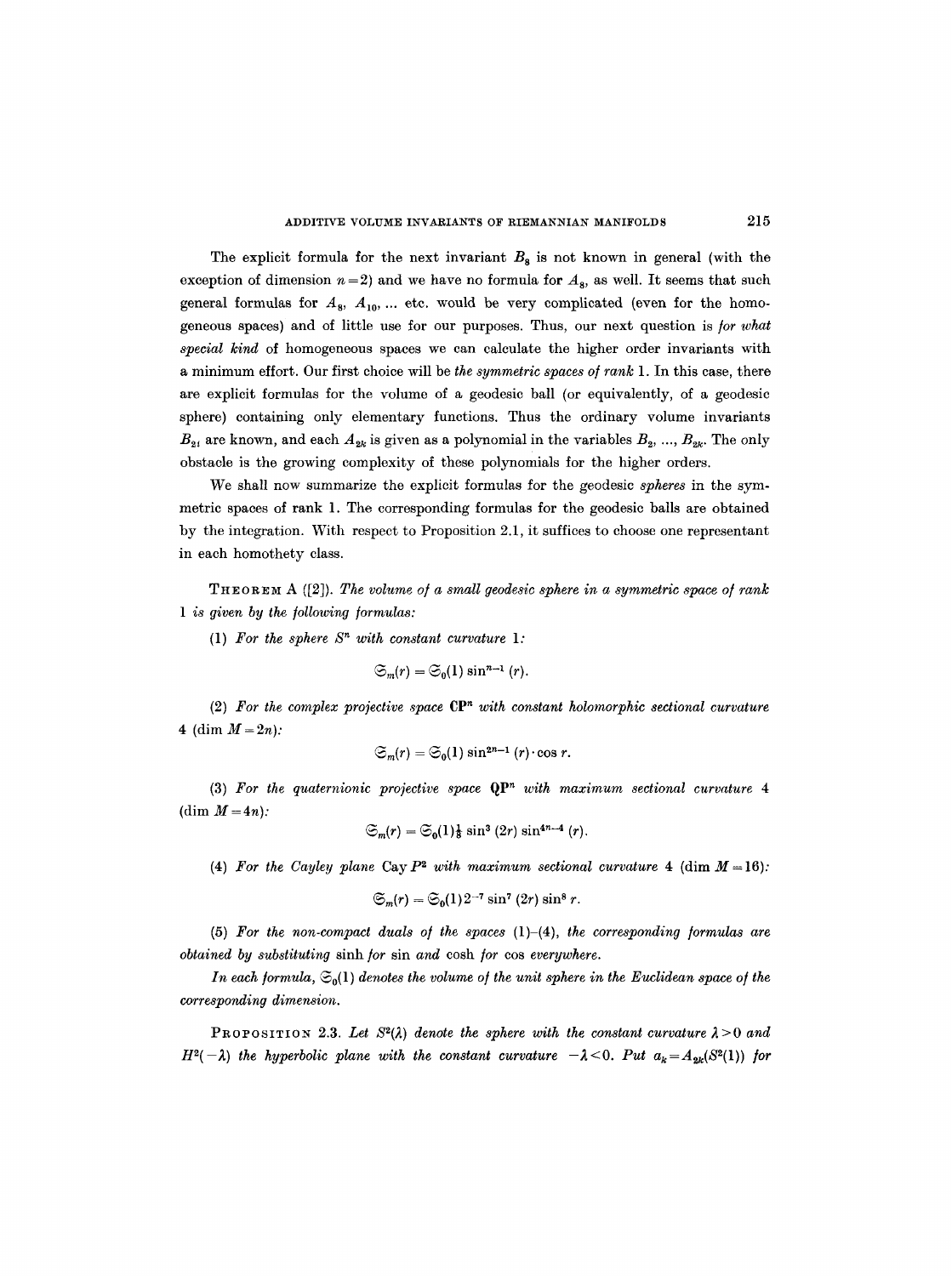$k = 1, 2, ...$  *Then we have* 

$$
A_{2k}(S^2(\lambda))=\lambda^k a_k, \quad A_{2k}(H^2(-\lambda))=(-\lambda)^k a_k, \quad k=1, 2, \ldots.
$$

*In particular, the invariants*  $A_2$ ,  $A_6$ ,  $A_{10}$ , ... *acquire opposite values on the spaces*  $S^2(1)$ ,  $H^2(-1)$ .

*Proof.* Using (1) and (5) of Theorem A and the integration, we obtain

 $V_m(r) = 2V_0(1)(1-\cos r), \quad V_m(r) = 2V_0(1)(\cosh r - 1)$ 

for  $S^2(1)$  and for  $H^2(-1)$  respectively. Hence we get

$$
B_{2k}(S^2(1)) = 2(-1)^k/(2k+2)!, \quad B_{2k}(H^2(-1)) = 2/(2k+2)!.
$$

Consequently, we have  $B_{2i}(H^2(-1)) = (-1)^i B_{2i}(S^2(1))$  for  $i=1, 2, ...$  Now, we can use the method of the proof of Proposition 2.1.

PROPOSITION 2.4. All the invariants  $A_{2k}$  are rational numbers for the spaces (1)-(4) *from Theorem A and for their non-compact duals.* 

*Proof.* It is obvious that the ordinary volume invariants  $B_{2i}$  are always rational numbers. The rest follows from Theorem 1.5.

From the Propositions 2.3 and 2.4 we see the following: if we take  $S^2(1)$  and  $H^2(-1)$ (or, more precisely, their rational homothety classes) for the first members of our splitting family  $\{M_1, ..., M_l\}$ , we have "splitted" all the invariants of the form  $A_{2+4k}$ . It would be very comfortable if we could find out, for each k, a k-splitting family  $\{M_1, ..., M_l\}$ consisting only of the symmetric spaces of rank 1. Unfortunately, such a scheme cannot be carried out due to the following result:

THEOREM B ([4]). *For all (non-/lat) symmetric spaces o/ rank 1 and symmetric spaces of classical type, the expression*  $-3||R||^2 + 8||Q||^2$  *is positive. Consequently, the invariant A a is positive /or all these symmetric spaces.* 

*Remark.* The problem remains open for the exceptional symmetric spaces of rank greater than one.

Thus, we have to look for a non-symmetric homogeneous space for which  $A_4$ <0. The most simple example is given in [4]: consider the 3-dimensional matrix group

$$
G_3 = \begin{pmatrix} 1 & x & y \\ 0 & 1 & z \\ 0 & 0 & 1 \end{pmatrix}
$$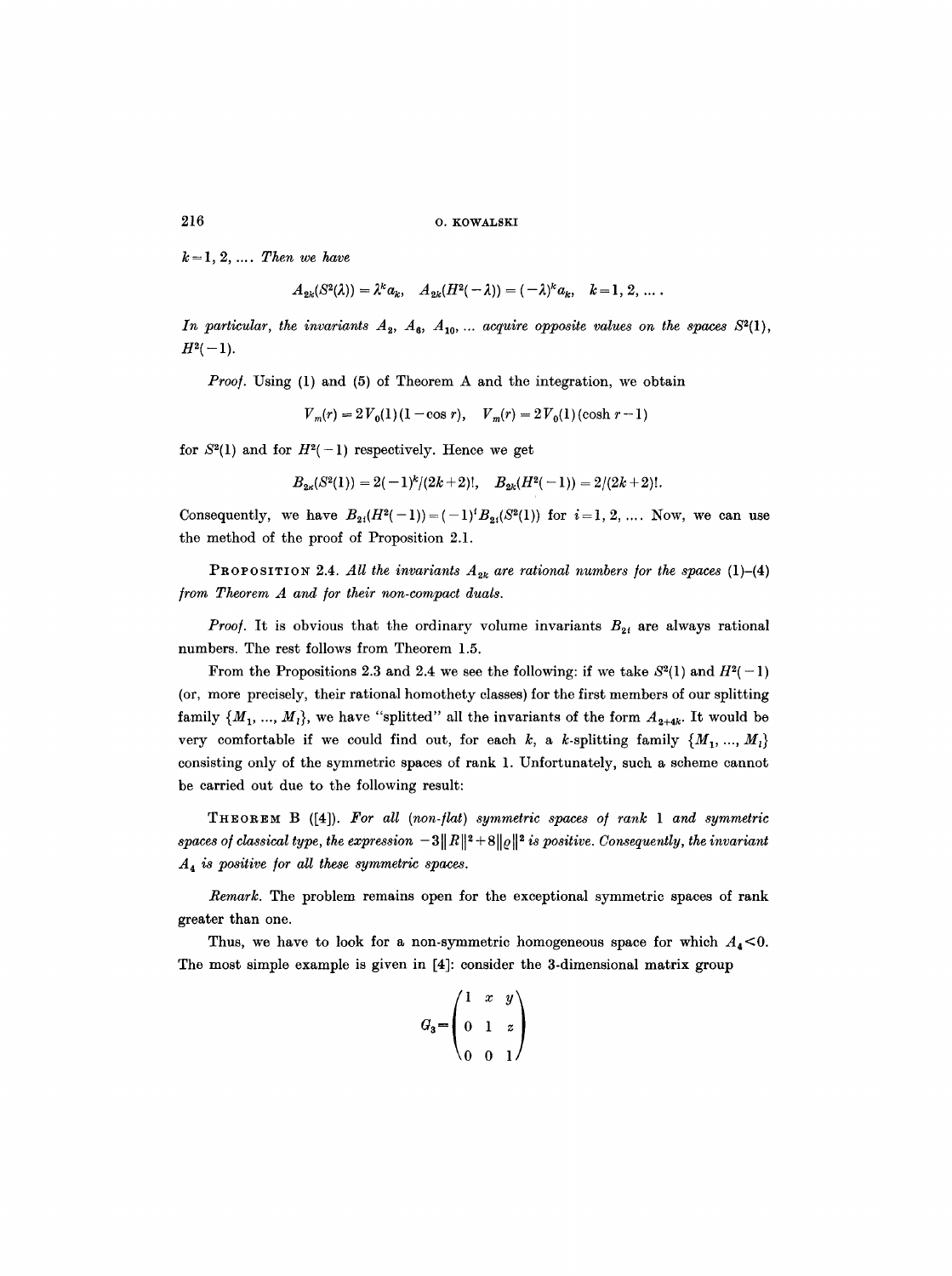naturally diffeomorphic to  $\mathbb{R}^3(x, y, z)$ , with the invariant Riemannian metric  $dx^2 + dz^2 +$  $(dy - xdz)^2$ . The vector fields  $X_1 = (\partial/\partial x)$ ,  $X_2 = (\partial/\partial y)$ ,  $X_3 = x(\partial/\partial y) + (\partial/\partial z)$  form an orthogonal basis of the corresponding Lie algebra  $(G_3)_e$ . We can determine the Riemann connection  $\nabla$  in the standard way:

$$
\nabla_{X_1}X_2=\nabla_{X_2}X_1=-\tfrac{1}{2}X_3, \quad \nabla_{X_1}X_3=-\nabla_{X_3}X_1=\tfrac{1}{2}X_2, \quad \nabla_{X_2}X_3=\nabla_{X_3}X_2=\tfrac{1}{2}X_1.
$$

The tensor fields R,  $\rho$ ,  $\tau$  are obtained easily from here, and using Proposition 2.2 we get  $A_2=\frac{1}{6}$ ,  $A_4=-\frac{1}{20}$  < 0. According to [4], we find easily  $A_6=26/(3\cdot5\cdot7\cdot9)\in Q$ . Thus, *if we join the group manifold*  $G_3$  to our previous family  $\{S^2(1), H^2(-1)\}$ , we obtain a 3-splitting */amily.* 

The next invariant to be splitted is  $A_8$ . If we want to use our group space  $G_8$  in any splitting family without restriction, we have to prove the rationality of all invariants  $A_{2k}$  first.

PROPOSITION 2.5. All invariants  $A_{2k}(G_3)$  are rational numbers. Moreover, we have  $A_{\rm B}(G_{\rm a}) \approx -0.021455 \leq 0.$ 

*Proo/.* We shall first construct explicitly the exponential map at the origin 0. The equations of the geodesics emanating from 0 can be written in the form

> $\dot{u}(t) + w(t)g(t) = 0$   $\qquad$   $u(t) = \dot{x}(t)$  $\dot{w}(t) - u(t)g(t) = 0$  where  $\langle w(t) = \dot{z}(t) \rangle$  $\dot{g}(t)=0$   $g(t)=\dot{y}(t)-x(t)\dot{z}(t).$

The initial conditions are

$$
x(0) = y(0) = z(0) = 0,
$$
  

$$
u(0) = u, \quad g(0) = v, \quad w(0) = w.
$$

Now, the exponential map Exp:  $(u, v, w) \rightarrow (x, y, z)$ , defining normal coordinates at the origin, is given by the formulas

$$
\begin{cases}\nx = \frac{u \cdot \sin v + w \cdot \cos v - w}{v} \\
y = \left(\frac{2v^2 + u^2 + w^2}{2v} - \frac{uw}{2v^2}\right) + \frac{1}{4v^2}[(w^2 - u^2) \sin (2v) - 2uw \cos (2v) + 4uw \cos v - 4w^2 \sin v] \\
z = \frac{-u \cdot \cos v + w \cdot \sin v + u}{v}\n\end{cases}
$$

(we take the limits to define our map at the origin  $(0, 0, 0)$ ). The normal volume function  $\theta$  is equal to the Jacobian  $D(x, y, z)/D(u, v, w)$ . After some algebraic transformations we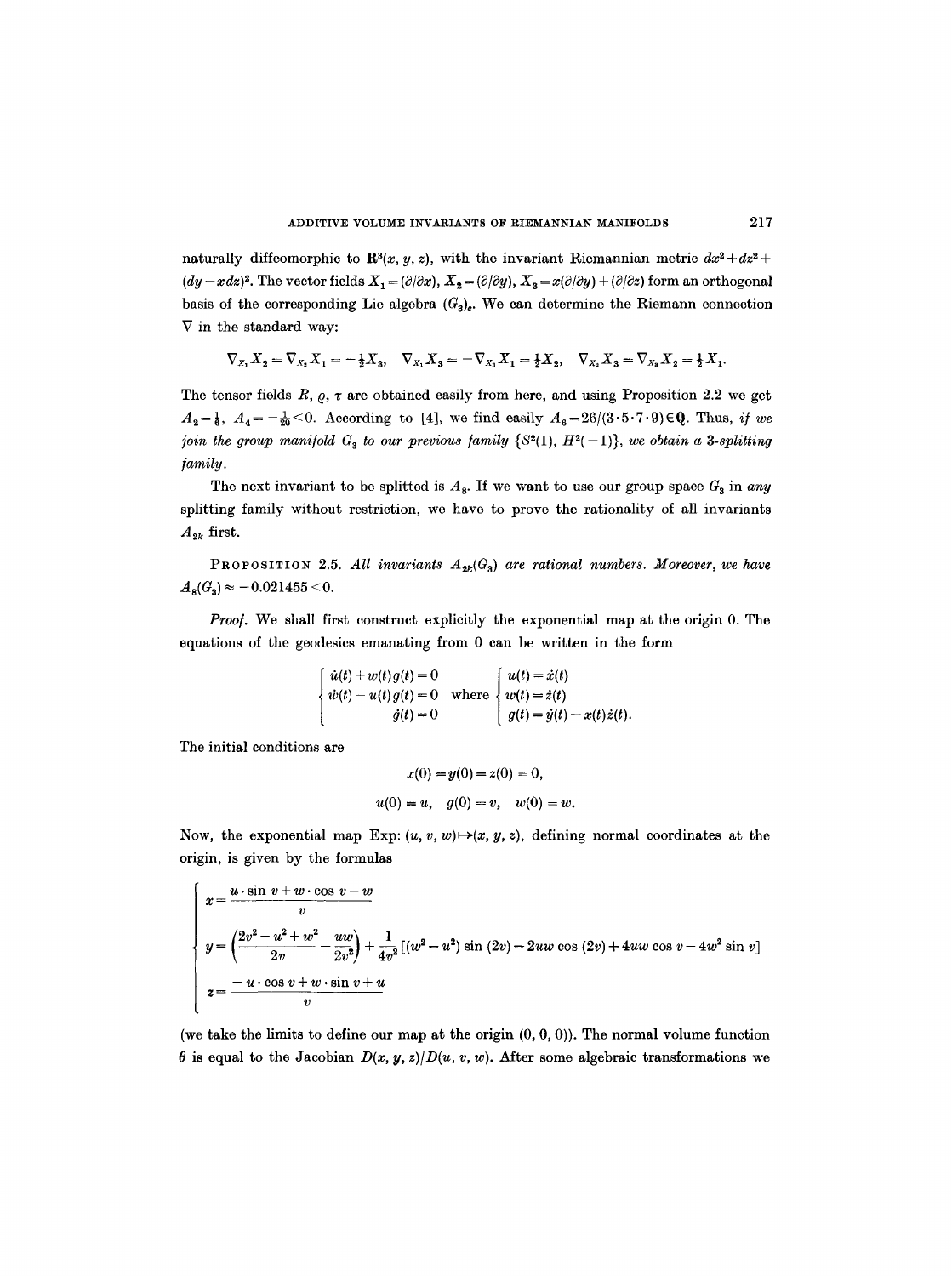obtain

$$
\theta = \frac{(u^2 + w^2(2 - 2\cos v - v\sin v)}{v^4} + \frac{2(1 - \cos v)}{v^2}.
$$

It is easy to write down the power series for  $\theta$ , which has rational coefficients. Now, the values  $({\tilde{\Delta}}^k\theta)_0$ ,  $k=1, 2, ...,$  at the origin are obviously rational numbers. Hence, the invariants  $A_{2k}(G_3)$  are also rational.

Using our power series up to degree 8, we can find after routine calculations  $\tilde{\Delta}^1 \theta = \frac{1}{6}$ ,  $\tilde{\Delta}^2 \theta = -\frac{1}{45}$ ,  $\tilde{\Delta}^3 \theta = \frac{1}{140}$ ,  $\tilde{\Delta}^4 \theta = -1/(7 \cdot 45)$ , and hence  $A_2 = \frac{1}{6}$ ,  $A_4 = -\frac{1}{20}$ ,  $A_6 =$  $26/(3 \cdot 5 \cdot 7 \cdot 9) \approx 0.0275132$   $A_8 \approx -0.021455 \le 0.$  Q.E.D.

Using (15), Proposition 1.3 and the proof of Proposition 2.3, we can calculate

$$
A_8(S^2(1)) = A_8(H^2(-1)) = -32/(3^3 \cdot 5^2 \cdot 7) < 0.
$$

*Thus, the family* { $S^2(1)$ *, H*<sup>2</sup>(-1)*,*  $G_3$ } *is not 4-splitting.* 

Now, what else should we join to our family to split the invariant  $A_8$ ? If we change the metric on  $G_3$  to another invariant metric, we can show easily that the new space will be homothetic to  $G_3$ . Thus the change of the metric does not help. If we change the group, e.g., if we take the matrix group

$$
\begin{pmatrix} e^z & 0 & x \ 0 & e^{-z} & y \ 0 & 0 & 1 \end{pmatrix}
$$

with an invariant metric (the second most simple case) we can see easily that  $A_4 < 0$  again, but the calculation of the exponential map leads to elliptic functions. Thus, the calculation of  $A_8$  would lead to tedious numerical calculations. The situation with the other group spaces seems to be even worse.

Fortunately (and perhaps surprisingly) this difficulty can be taken care of by using the simplest symmetric spaces of rank  $1$  – the spheres.

PROPOSITION 2.6. The first 6 additive volumal invariants on the unit spheres are given *by the /ollowing /ormulas:* 

$$
A_2(S^{n+2}) = -\frac{1}{3}(n+1)(n+2)
$$
  

$$
A_4(S^{n+2}) = \frac{2}{3^2 \cdot 5}(n+1)(n+2)(4n+1)
$$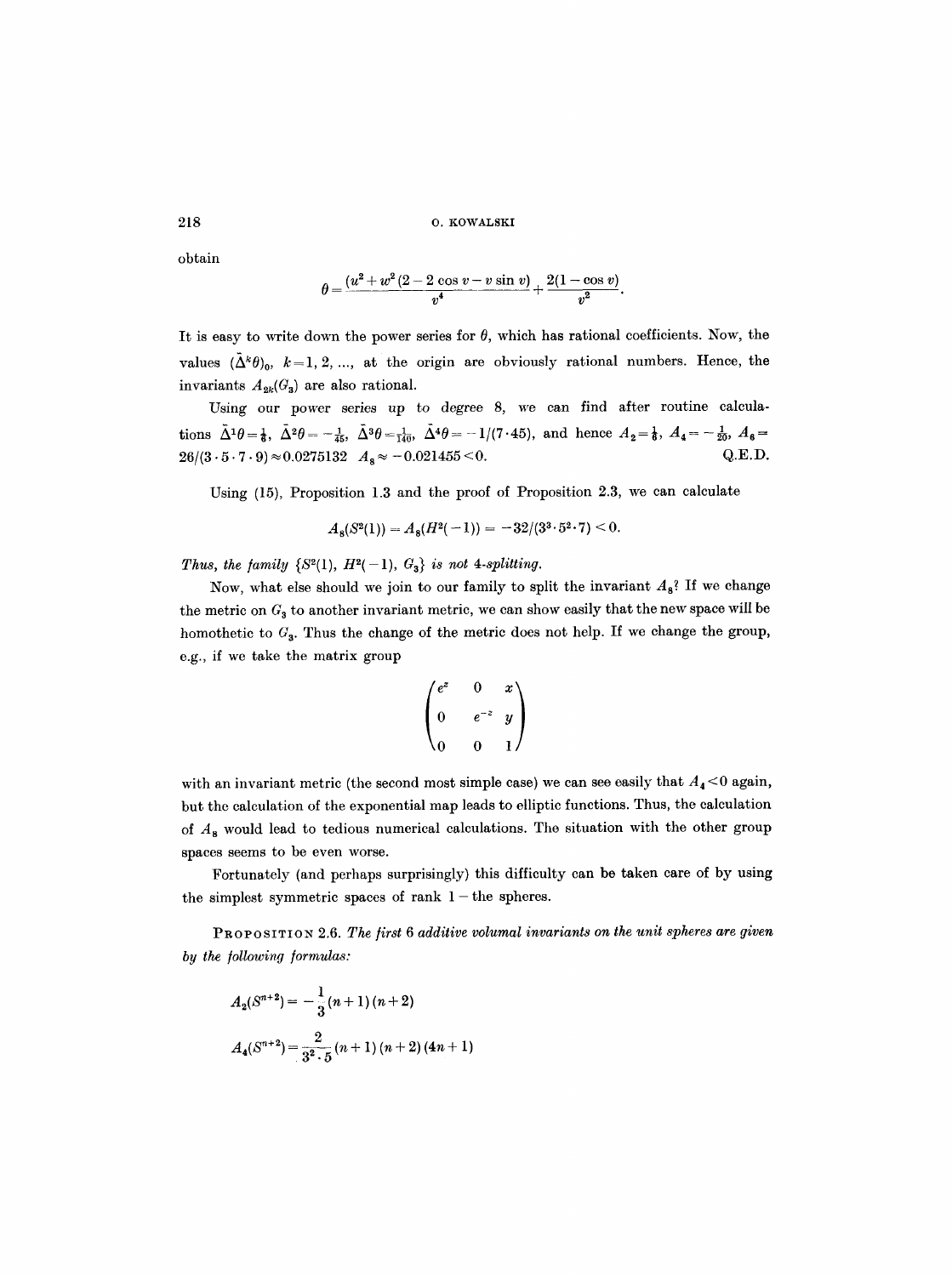$$
A_6(S^{n+2}) = \frac{8(n+1)(n+2)}{3^3 \cdot 5 \cdot 7} \left(-16n^2 + 15 + 1\right)
$$
  
\n
$$
A_8(S^{n+2}) = \frac{16(n+1)(n+2)}{3^3 \cdot 5^2 \cdot 7} \left(16n^3 - 209n^2 + 89n - 1\right)
$$
  
\n
$$
A_{10}(S^{n+2}) = \frac{128(n+1)(n+2)}{3^4 \cdot 5 \cdot 7 \cdot 11} \left(64n^4 + 461n^3 - 1008n^2 + 484n - 1\right)
$$
  
\n
$$
A_{12}(S^{n+2}) = \frac{256(n+1)(n+2)}{3^5 \cdot 5^2 \cdot 7^2 \cdot 11 \cdot 13} \left(-207744n^5 - 95125n^4 + 4349166n^3 - 6862618n^2 + 3266748n + 23\right).
$$

The proof is given by the following procedure: first we compare the Pizzetti-like formula (5) with the formula  $\mathfrak{S}_m(r) = \mathfrak{S}_0(1) \sin^{n+1}(r)$  for the  $(n+2)$ -dimensional unit sphere. Hence we calculate the numbers  $\tilde{\Delta}^k \theta$ , and using formula (15) together with Proposition 1.8, we can calculate our invariants step by step. The calculation of  $A_{10}$  and  $A_{12}$  is already pretty laborious. The calculation of  $A_{14}$  exceeds the capacity of a pocket calculator. (1)

From our formulas we can see immediately:

PROPOSITION 2.7.  $A_8(S^{n+2})$  is negative for  $n \le 12$  and positive for  $n>12$ .  $A_{12}(S^{n+2})$ *is positive for n*  $\leq$  3 *and negative for n* > 3. *Hence the family* {S<sup>2</sup>(1), *H*<sup>2</sup>(-1), *G*<sub>3</sub>, S<sup>8</sup>(1), 815(1)} *is 7-splitting.* 

*Remark.* In fact, we need not write  $S^6$  in our family to be 7-splitting. But the construction (see the next section) would not be simplified in this way and therefore we prefer write down the "well-deserved" spheres explicitly (which may be more instructive).

Now, the following two observations are remarkable:

(a) Every invariant  $A_{2k}(S^{n+2})$   $(k=1, ..., 6)$  is a polynomial in one variable n which is *formally* of degree 2k but *actually* of degree  $k + 1$ . (To make this observation, one has to look at the calculations involved.)

(b) Look at the polynomials of degree  $k-1$  at the very right-hand sides of our formulas. For  $k \geqslant 3$ , the leading coefficient of our polynomial has the opposite sign to the last coefficient.

We *conjecture* that this may be true for the higher order invariants, too, with possible modifications. In other words, we make

*Conjecture* 1. Each of the invariants  $A_{2k}$  ( $k>6$ ) splits on a family of spheres.

For the calculation of the additive invariants in the special case  $S<sup>2</sup>$  we can also use a differential equation, as the next proposition shows. This direct method does not work

<sup>(1)</sup> I havo used Sharp E1-500S

<sup>15-802905</sup> Acta mathematica 145. Imprimé le 6 Février 1981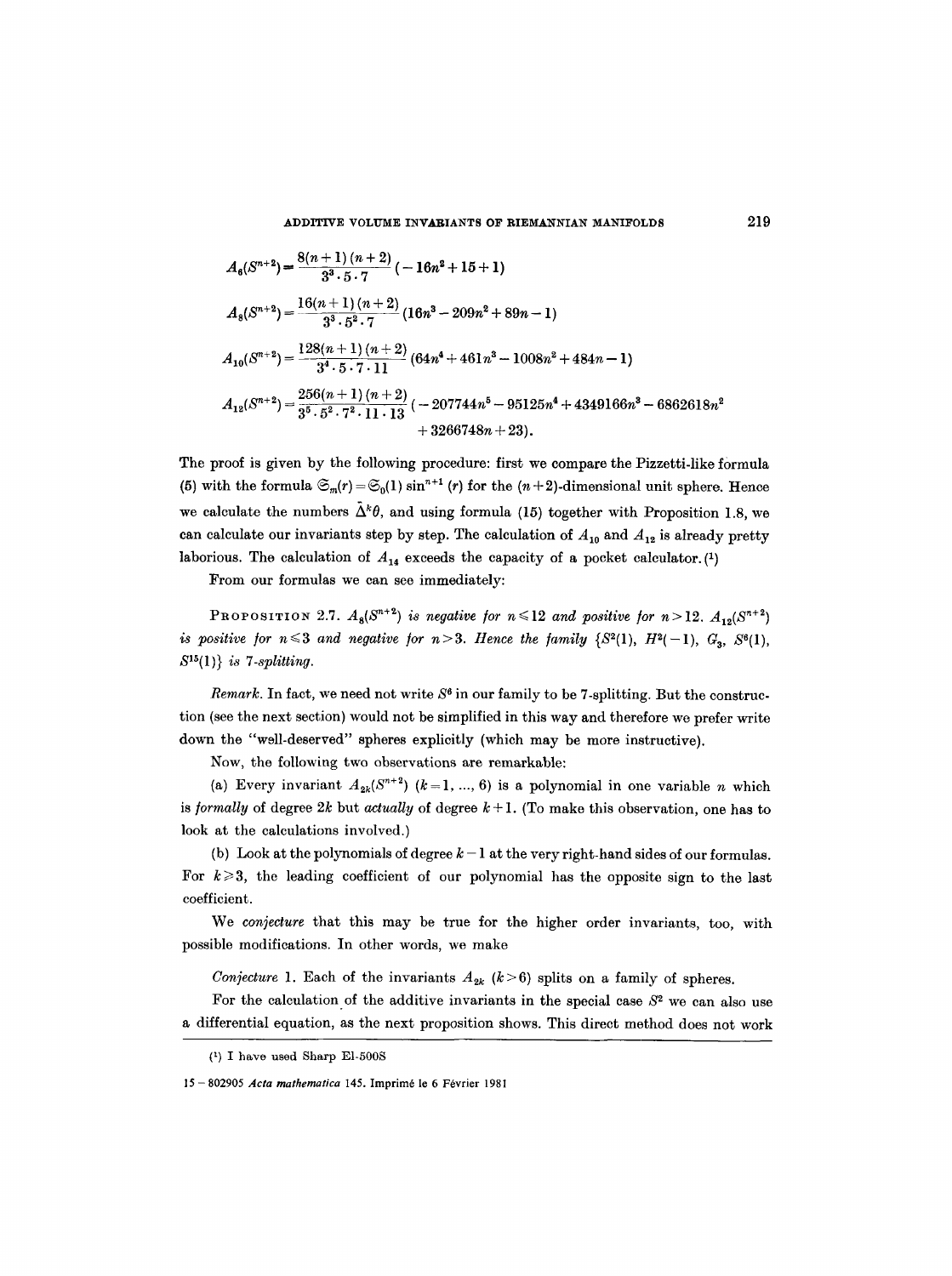for  $S<sup>n</sup>$ ,  $n > 2$ , but it is still possible that some generalization or modification of this method exists.

**PROPOSITION** 2.8. *There exists a unique real analytic function*  $y(r)$  *defined in a neighborhood of*  $r = 0$  *and satisfying the differential equation* 

$$
r(\psi'(r) + \psi^2(r)) + (r + \frac{3}{2})\psi(r) + 1 = 0.
$$
 (17)

*For this function we have*  $\psi^{(k)}(0) = A_{2k+2}(S^2(1))$  *for*  $k = 0, 1, 2, ...$ 

*Remark.* By the successive differentiations of (17) we can calculate the additive invariants of  $S<sup>2</sup>$  much easier than by the standard method using (15).

*Proof of the proposition.* For the unit sphere  $S^2$  we have  $B_{2k}=2(-1)^k/(2k+2)!$  (see Proposition 2.3). We obtain from (8)

$$
\tilde{\Delta}^{k} \theta = \frac{2^{2k} \cdot (k!)^2 (-1)^k}{(2k+1)!}.
$$

Define a real analytic function on R by the formula

$$
h(r) = \sum_{k=0}^{\infty} \frac{(\tilde{\Delta}^k \theta)}{k!} r^k = \sum_{k=0}^{\infty} \frac{2^{2k} \cdot k! (-1)^k}{(2k+1)!} r^k.
$$

We can check directly that  $h(r)$  is a (singular) solution of the differential equation  $rh''(r) + (r+3/2)h'(r) + h(r) = 0$  satisfying the initial condition  $h(0) = 1$ . Now,  $\varphi(r) = \ln h(r)$ is defined and real analytic in a neighborhood of  $r=0$  and it satisfies the equation  $r(\varphi'' + (\varphi')^2) + (r+3/2)\varphi' + 1 = 0$ . Then  $\psi(r) = \varphi'(r)$  satisfies (17) and we can see easily that  $\nu(r)$  is a unique analytic solution of (17) defined in a neighborhood of the origin.

Finally, according to the proof of Proposition 1.9 we have  $A_{2\lambda}(S^2) = \varphi^{(k)}(0) = \psi^{(k-1)}(0)$ . Q.E.D.

*Example* 2.9. Using Propositions 2.3, 2.5 and 2.6 we can check easily the 734 dimensional example by A. Gray and L. Vanhecke: put

$$
M=[G_3]^{169}\times H^2\bigg(-\frac{13}{2}\bigg)\times\bigg[S^3\bigg(\frac{13}{60}\bigg)\bigg]^{75}.
$$

Then  $A_2(M) = A_4(M) = A_6(M) = 0$ . Moreover, we see that  $A_8(M) \le 0$ .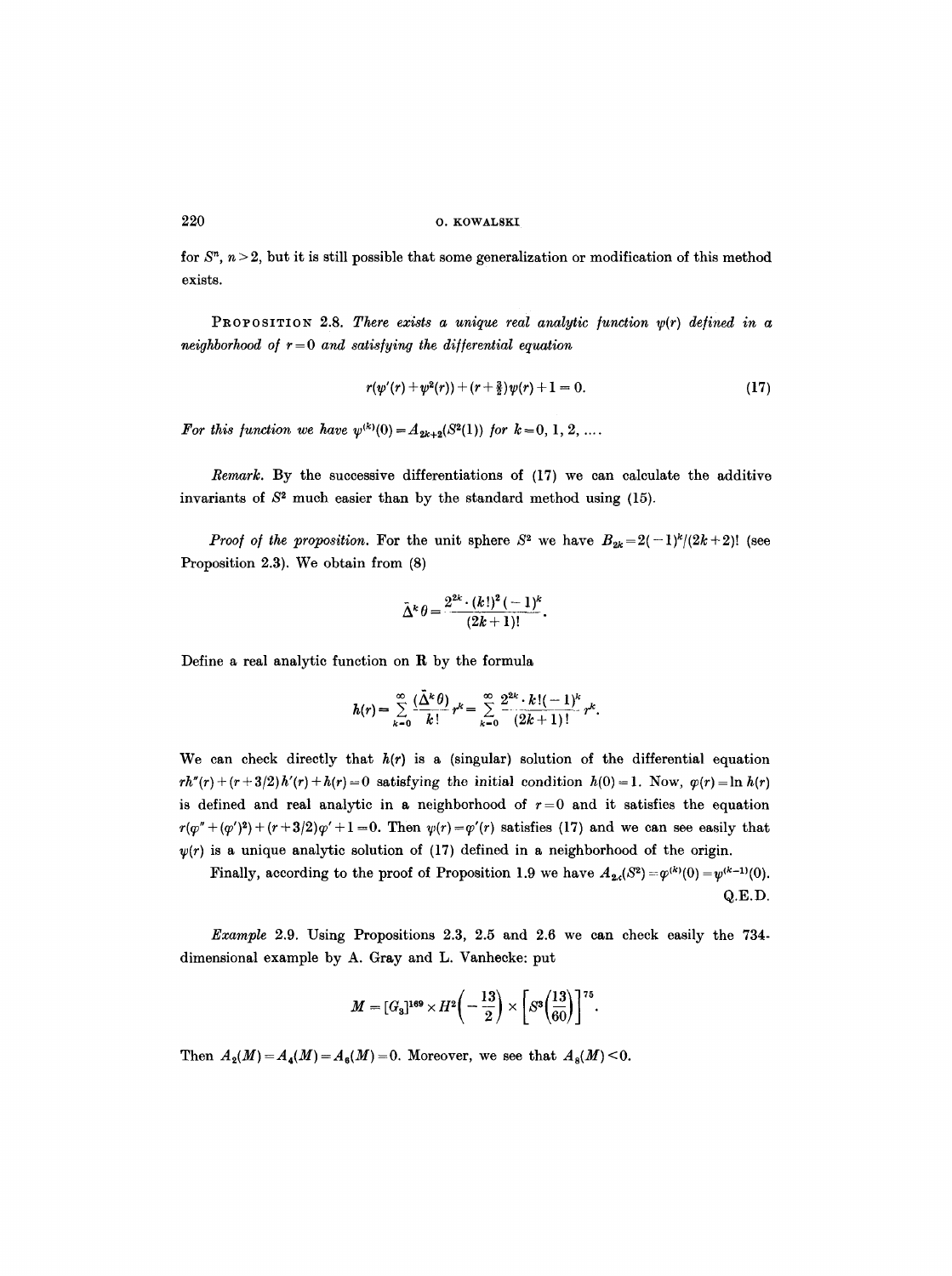#### **3. An existence theorem and conjectures**

We shall start with an algebraic result.

**LEMMA 3.1.** Consider the system of algebraic equations with 14 *unknowns*  $x_1, ..., x_7$ ,  $u_1, ..., u_7$ :

$$
\sum_{i=1}^{7} x_i u_i = \alpha_1, \quad \sum_{i=1}^{7} x_i u_i^2 = \beta_1, \quad \sum_{i=1}^{7} x_i u_i^3 = \alpha_2, \quad \sum_{i=1}^{7} x_i u_i^4 = \beta_2,
$$
\n
$$
\sum_{i=1}^{7} x_i u_i^5 = \alpha_3, \quad \sum_{i=1}^{7} x_i u_i^6 = \beta_3, \quad \sum_{i=1}^{7} x_i u_i^7 = \alpha_4
$$
\n(18)

where the constants on the right-hand sides satisfy the following conditions:

(a) 
$$
\beta_1 > 0
$$
,  $\alpha_2 > 0$ ,  $\beta_2 > 0$ ,  $\beta_3 > 0$   
\n(b)  $\beta_1 \beta_2 - (\alpha_2)^2 > 0$   
\n(c)  $\beta_3 > \frac{\beta_1 \beta_2 - (\alpha_2)^2}{\beta_1 + \alpha_2} \left(1 + \left|\frac{\alpha_3}{\alpha_2}\right| + \left|\frac{\alpha_3(\beta_1 + \alpha_2) - \beta_2(\beta_2 + \alpha_2)}{\beta_1 \beta_2 - (\alpha_2)^2}\right| + \frac{\beta_2 + \alpha_2}{\beta_1 + \alpha_1}\right)^2$   
\n $+ (\beta_2 + \alpha_2) |\alpha_3| / (\beta_1 + \alpha_2).$ 

*Then there exists a solution*  $(x_i, u_i)$  such that  $x_i > 0$  *for*  $i = 1, ..., 7, u_j > 0$  *for*  $j = 1, ..., 4$ ,  $u_k$ <0 for  $k=5, 6, 7$ . If  $\alpha_j$ ,  $\beta_j$  are rational numbers, then we can find  $x_i$ ,  $y_i$  to be rational *numbers, too.* 

*Proof.* Let us consider  $u_1, ..., u_7$  as parameters which are subordinated to the conditions  $u_1 > u_2 > u_3 > u_4 > 0 > u_5 > u_6 > u_7$ . We shall solve the system (18) with respect to  $x_1, ..., x_7$  using the Cramer's rule. Then we obtain  $x_k = D_k/D$  ( $k = 1, ..., 7$ ) where

$$
D=-\prod_{i=1}^7 u_i\bigg(\prod_{1\leqslant i0.
$$

(The second factor is equal to the well-known Vandermonde's determinant -- up to a sign.) Further, we can find without difficulties

$$
D_k = (-1)^k \prod_{\substack{1 \leq i < j \leq 7 \\ i,j \neq k}} (u_i - u_j) s_0^{(k)}(u) \cdot F_k(u, \alpha, \beta), \quad k = 1, \ldots, 7,
$$

where  $F_k = \alpha_1 s_6^{(k)}(u) - \beta_1 s_5^{(k)}(u) + \alpha_2 s_4^{(k)}(u) - \beta_2 s_3^{(k)}(u) + \alpha_3 s_2^{(k)}(u) - \beta_3 s_1^{(k)}(u) + \alpha_4$  and  $s_l^{(k)}(u)$  (*l*= 1, ..., 6) denotes the *l*th symmetric function of the unknowns  $u_1, ..., u_{k-1}, u_{k+1}, ..., u_7$ .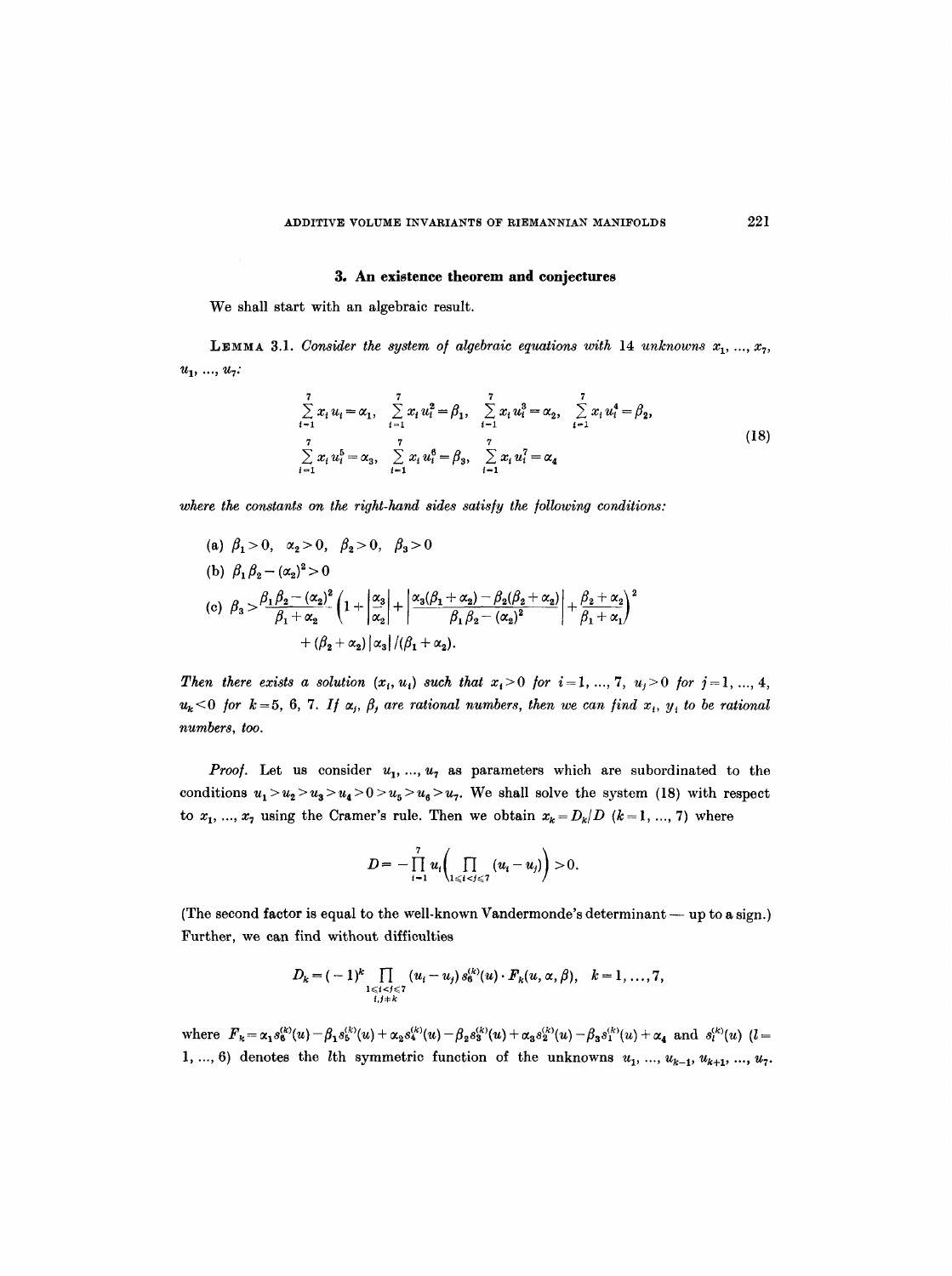Then, in order to satisfy the inequalities  $x_k>0$  for  $k=1, ..., 7$ , we must have  $D_k>0$ for  $k=1, ..., 7$ , and hence

$$
F_1 > 0
$$
,  $F_2 < 0$ ,  $F_3 > 0$ ,  $F_4 < 0$ ,  $F_5 < 0$ ,  $F_6 > 0$ ,  $F_7 < 0$ . (19)

Here we have used the fact that  $s_6^{(k)} = u_1 \ldots u_{k-1} u_{k+1} \ldots u_7$  is negative for  $k \leq 4$  and positive for  $k>4$ .

Now, we put on the parameters  $u_i$ , the following additional conditions:

$$
u_1 + u_7 = 0
$$
,  $u_4 + u_5 = 0$ ,  $u_4 = (u_1)^{-3}$ .

We can rearrange each  $F_k$  in the form

$$
F_k(u,\alpha,\beta)=\sum_{-\theta\leqslant l\leqslant 2}a_l^{\scriptscriptstyle (k)}(u_2,u_3,u_6)\cdot (u_1)^l
$$

where  $a_i^{(k)}$  are polynomials, and we always have either  $a_2^{(k)} \neq 0$  or  $a_1^{(k)} \neq 0$ . For  $u_1$  sufficiently *large with respect to u<sub>2</sub>, u<sub>3</sub>, u<sub>6</sub> the expression*  $F_k$  *has the same sign as the leading coefficient*  $a_2^{(k)}$  or  $a_1^{(k)}$ . We can show easily by the direct calculation that the system of inequalities (19) is *then* equivalent to the following:

$$
- \alpha_2 u_2 u_3 u_6 + \beta_2 (u_2 u_3 + u_2 u_6 + u_3 u_6) - \alpha_3 (u_2 + u_3 + u_6) + \beta_3 > 0
$$
  
\n
$$
\alpha_2 u_3 u_6 - \beta_2 (u_3 + u_6) + \alpha_3 > 0
$$
  
\n
$$
- \alpha_2 u_2 u_6 + \beta_2 (u_2 + u_6) - \alpha_3 > 0
$$
  
\n
$$
- \beta_1 u_2 u_3 u_6 + \alpha_2 (u_2 u_3 + u_2 u_6 + u_3 u_6) - \beta_2 (u_2 + u_3 + u_6) + \alpha_3 > 0
$$
  
\n
$$
- \alpha_2 u_2 u_3 + \beta_2 (u_2 + u_3) - \alpha_3 > 0.
$$
\n(20)

Here the first inequality comes from  $F_1 > 0$ ,  $F_7 < 0$ , the second from  $F_2 < 0$ , the third from  $F_3>0$ , the fourth from  $F_4<0$ ,  $F_5<0$ , and the last from  $F_6>0$ .

Now, we shall require the additional condition  $u_2 + u_6 = 0$ , and we put, for the sake of brevity,  $u=u_2$ ,  $v=u_3$ . Then (20) yields

$$
(\alpha_2 v - \beta_2)u^2 + \beta_3 - \alpha_3 v > 0
$$
  
\n
$$
(\beta_1 v - \alpha_2)u^2 + \alpha_3 - \beta_2 v > 0
$$
  
\n
$$
(\beta_2 - \alpha_2 v)u + \alpha_3 - \beta_2 v > 0
$$
  
\n
$$
\alpha_2 u^2 - \alpha_3 > 0
$$
  
\n
$$
(\beta_2 - \alpha_2 v)u + \beta_2 v - \alpha_3 > 0.
$$

Putting  $v = (\beta_2 + \alpha_2)/(\beta_1 + \alpha_2) > 0$  we get

$$
\beta_2 - \alpha_2 v = \beta_1 v - \alpha_2 = \frac{\beta_1 \beta_2 - (\alpha_2)^2}{\beta_1 + \alpha_2} > 0.
$$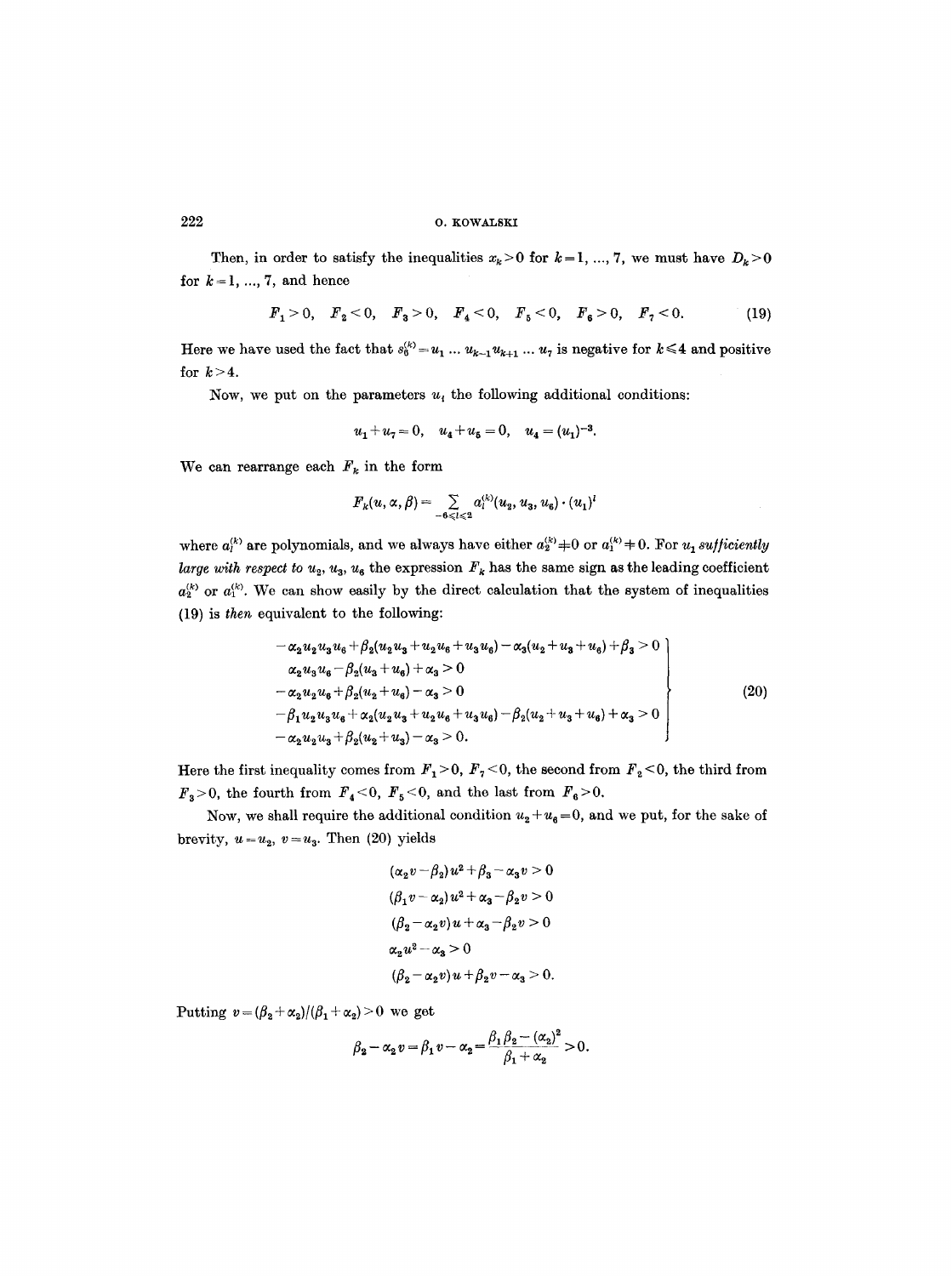The only free parameter is now  $u > 0$ . If we denote

$$
\gamma_1=\frac{\beta_2+\alpha_2}{\beta_1+\alpha_2},\quad \gamma_2=\frac{\beta_1\beta_2-(\alpha_2)^2}{\beta_1+\alpha_2},\quad \gamma_3=\alpha_3-\gamma_1\beta_2,
$$

we have to satisfy the inequalities

$$
u^{2} < \frac{\beta_{3} - \gamma_{1} \alpha_{3}}{\gamma_{2}}
$$
  
\n
$$
u^{2} > -\frac{\gamma_{3}}{\gamma_{2}}, \quad u > -\frac{\gamma_{3}}{\gamma_{2}}
$$
  
\n
$$
u^{2} > \frac{\alpha_{3}}{\alpha_{2}}, \quad u > \frac{\gamma_{3}}{\gamma_{2}}, \quad (21)
$$

where  $\gamma_1 > 0$ ,  $\gamma_2 > 0$ ,  $\alpha_2 > 0$ .

Put  $u = 1 + |\alpha_3/\alpha_2| + |\gamma_3/\gamma_2| + \gamma_1$ ; then the last four inequalities (21) are fulfilled. The first inequality (21) is also satisfied because  $(1 + |\alpha_3/\alpha_2| + |\gamma_3/\gamma_2| + \gamma_1)^2 < (\beta_3 - \gamma_1 |\alpha_3|)/\gamma_2$ is nothing but the condition (c). Also, we have  $u > \gamma_1$ ; it means that  $u_2 > u_3$ . (The other inequalities among the parameters  $u_t$  are obvious from our substitutions and limit procedures.)

The "rationality part" also follows from the construction. Q.E.D.

Now, we can prove our basic existence theorem.

THEOREM 3.2. Let  $M_1$ ,  $M_2$ ,  $M_3$  denote homogeneous Riemannian manifolds satisfying  $A_4(M_1) \leq 0$ ,  $A_8(M_2) \geq 0$ ,  $A_{12}(M_3) \leq 0$  and  $A_{2k}(M_1) \in \mathbb{Q}$  for all k, and  $i=1, 2, 3$  (e.g.,  $M_1 = G_3$ ,  $M_2 = S^{15}(1)$ ,  $M_3 = S^{6}(1)$ ). Then there exist positive integers  $n_1, ..., n_{11}$  and positive rational *numbers*  $r_1, ..., r_4, s_1, ..., s_4, c, d$  such that the Riemannian space

$$
M=[S^2(r_1)]^{n_1}\times \ldots \times [S^2(r_4)]^{n_4} \times [H^2(-s_1)]^{n_5} \times \ldots \times [H^2(-s_4)]^{n_6} \times (M_1)^{n_9} \times (M_2(c))^{n_{10}} \times (M_3(d))^{n_{11}}
$$

*satisfies*  $A_2(M) = A_4(M) = ... = A_{14}(M) = 0$ , *i.e.*, the condition  $V_m(r) = V_0(r) (1 + O(r^{16}))$  at each *point*  $m \in M$ .

*Proof.* In accordance with Proposition 2.3 we put  $A_{2k}(S^2(1)) = a_k$  for  $k = 1, 2, ...$ ; hence  $A_{2k}(S^2(\lambda))=a_k\lambda^k$ ,  $A_{2k}(H^2(-\lambda))=a_k(-\lambda)^k$ . Further, we denote  $A_{2k}(M_1)=b_k$ ,  $A_{2k}(M_2)=c_k$ ,  $A_{2k}(M_3) = d_k$ . Recall that  $a_1 < 0$ ,  $a_2 > 0$ ,  $a_3 > 0$ ,  $a_4 < 0$ ,  $a_5 < 0$ ,  $a_6 > 0$  (see Proposition 2.6) and  $b_2 < 0, c_4 > 0, d_6 < 0.$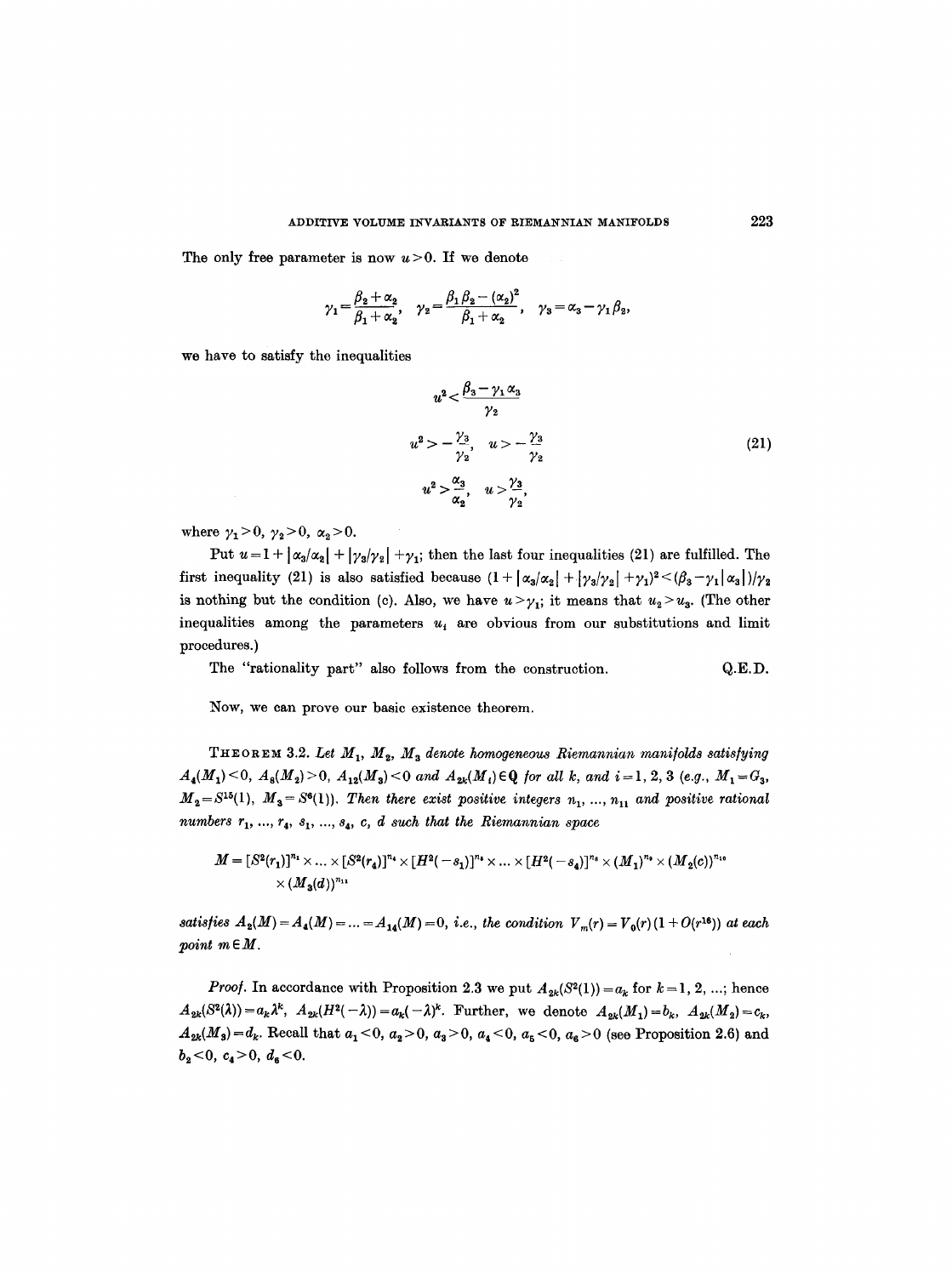Put  $\delta_k^{(1)} = -b_k/a_k$  for  $k = 1, ..., 7$ ; then  $\delta_2^{(1)} > 0$ .

Put  $\delta_k^{(2)}=\delta_k^{(1)}-(-1)^k\lambda^{2k-5}$ . For a large rational  $\lambda>0$  we have  $\delta_k^{(2)}>0$ ,  $\delta_k^{(2)}>0$ .

Put  $\delta_k^{(3)} = \delta_k^{(2)} - (c_k/a_k)\mu^{2k-7}$ . For a large rational  $\mu > 0$  we have  $\delta_k^{(3)} > 0$ ,  $\delta_3^{(3)} > 0$ .  $\delta_4^{(3)}$  >  $(\delta_3^{(3)})^2/\delta_2^{(3)}$ .

Finally, put  $\delta_k^{(4)} = \delta_k^{(3)} - (d_k/a_k) \nu^{2k-11}$ . For a large rational  $\nu > 0$  we have  $\delta_2^{(4)} > 0$ ,  $\delta_3^{(4)} > 0$ ,  $\delta_4^{(4)}\delta_2^{(4)} - (\delta_3^{(4)})^2 > 0$  and the condition (c) from our lemma is satisfied for

$$
\alpha_1 = \delta_1^{(4)}, \quad \beta_1 = \delta_2^{(4)}, \quad \alpha_2 = \delta_3^{(4)}, \quad \beta_2 = \delta_4^{(4)}, \quad \alpha_3 = \delta_5^{(4)}, \quad \beta_3 = \delta_6^{(4)}, \quad \alpha_4 = \delta_7^{(4)}.\tag{22}
$$

We see that the conditions (a), (b) of Lemma 3.1 are also fulfilled.

Let  $(x_i, u_i)$  be a (rational) solution of the system (18) in which the right-hand sides are given by (22). According to our lemma, we can suppose that  $x_i>0$ ,  $u_1>0$ , ...,  $u_4>0$ ,  $u_5 < 0, \ldots, u_7 < 0$ . Then we have for  $k = 1, \ldots, 7$ :

$$
a_k \sum_{i=1}^7 x_i u_i^k + b_k + a_k \cdot \lambda^{-5} (-\lambda^2)^k + c_k \mu^{-7} (\mu^2)^k + d_k \nu^{-11} (\nu^2)^k = 0,
$$

i.e.,

$$
\sum_{i=1}^4 x_i A_{2k}(S^2(u_i)) + \sum_{j=5}^7 x_j A_{2k}(H^2(u_j)) + A_{2k}(M_1) + \lambda^{-5} A_{2k}(H^2(-\lambda^2))
$$
  
+  $\mu^{-7} A_{2k}(M_2(\mu^2)) + \nu^{-11} A_{2k}(M_3(\nu^2)) = 0.$ 

Now, we only have to multiply this relation by the least common multiple of all denominators of our coefficients.  $Q.E.D.$ 

At the end, we shall discuss the possible generalizations of our construction. Suppose for a moment that we can construct a k-splitting family of spaces for each  $k$  - it will be true if our Conjecture 1 holds, for instance. Then it seems prospective to try to generalize our algebraic procedure from Lemma 3.1, and from the proof of Theorem 3.2. To see it closer, let us look at out lemma first. The condition (e) seems to be rather special and complicated. But in fact this condition is only one of the possible forms how to specify the following requirement: the coefficient  $\beta_3$  should be sufficiently large in comparison with the "influence" of the previous coefficients. Also, the condition (b) means only that  $\beta_2$  has an analogous property. Looking at the procedure used in the proof of Theorem 3.2 (in fact, we have used the limits of auxiliary parameters) the possible directions of the generalizations are almost clear. Hence we make:

*Conjecture 2.* For every  $k>0$  there is a homogeneous space  $(M, g)$  satisfying  $A_2(M) = ... = A_{2k}(M) = 0.$